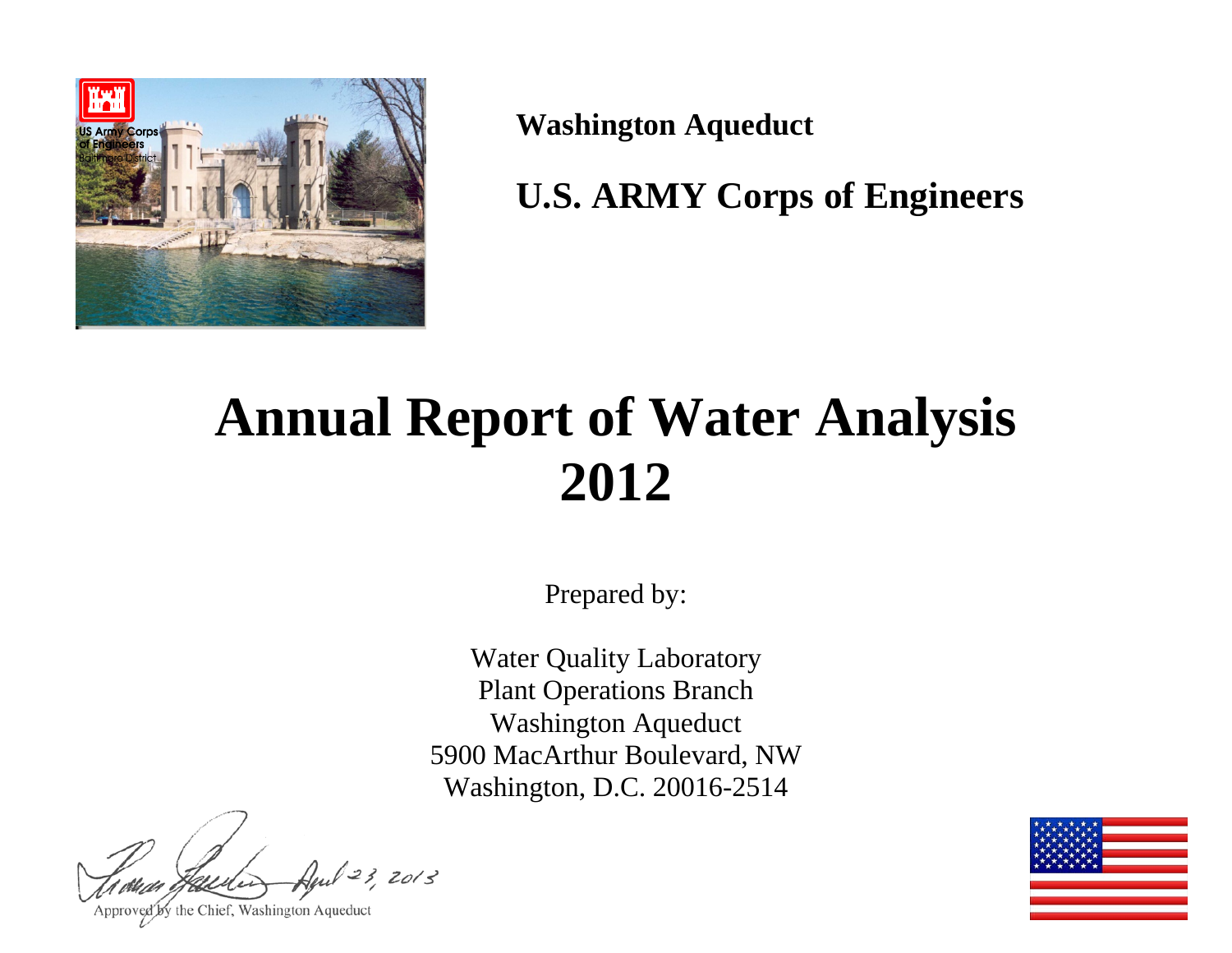

#### **Potomac River Raw Water Supply**

|            |            |                         |              |                  |                        | <b>Miscellaneous Physical Parameters</b> |                     |                         |                      |                         |                        |                            |                   |                 |                        | <b>Inorganic lons</b>    |               |                        |                      |                              |                |             |                   | Microorganisms          |                        |                        |
|------------|------------|-------------------------|--------------|------------------|------------------------|------------------------------------------|---------------------|-------------------------|----------------------|-------------------------|------------------------|----------------------------|-------------------|-----------------|------------------------|--------------------------|---------------|------------------------|----------------------|------------------------------|----------------|-------------|-------------------|-------------------------|------------------------|------------------------|
|            | 玉          | ALKALINITY              | CONDUCTIVITY | DISSOLVED SOLIDS | SUSPENDED SOLIDS       | TOTAL SOLIDS                             | <b>TEMPERATURE</b>  | TOTAL HARDNESS          | TOTAL ORGANIC CARBON | TURBIDITY               | TOTAL AMMONIA - N      | <b>HEXAVALENT CHROMIUM</b> | <b>BROMIDE</b>    | CHLORIDE        | <b>FLUORIDE</b>        | lopide                   | NITRATE-N     | NITRITE-N              | ORTHOPHOSPHATE - PO4 | PERCHLORATE                  | <b>SULFATE</b> | ALGAE COUNT | TOTAL COLIFORM    | $rac{1}{2}$             | GIARDIA                | <b>CRYPTOSPORIDIUM</b> |
|            |            | ppm                     | uS/cm        | ppm              | ppm                    | ppm                                      | $^\circ \mathsf{F}$ | ppm                     | ppm                  | <b>NTU</b>              | ppm                    | ppb                        | ppm               | ppm             | ppm                    | ppb                      | ppm           | ppm                    | ppm                  | ppb                          | ppm            | org/mL      | <b>MPN /100mL</b> | <b>MPN /100mL</b>       | cysts/L                | Oocysts/L              |
| Jan        | 7.8        | 69                      | 304          | 160              | <b>ND</b>              | 160                                      | 50                  | 98                      | 2.0                  | 12                      | <b>ND</b>              | $\hspace{0.05cm} \cdots$   | <b>ND</b>         | 24              | <b>ND</b>              | <b>ND</b>                | 2.1           | ND                     | <b>ND</b>            | 0.4                          | 25             | 349         | 334               | $\mathbf{3}$            | <b>ND</b>              | <b>ND</b>              |
| Feb        | 8.1        | 77                      | 318          | 170              | <b>ND</b>              | 170                                      | ${\bf 54}$          | 113                     | 1.8                  | $\overline{\mathbf{4}}$ | <b>ND</b>              | 0.11                       | <b>ND</b>         | 29              | <b>ND</b>              | $\sim$                   | 2.2           | ND                     | <b>ND</b>            | $0.5\,$                      | 28             | 864         | $5\phantom{.0}$   | <b>ND</b>               | $0.2\,$                | $\sf ND$               |
| <b>Mar</b> | 7.7        | 72                      | 278          | 152              | <b>ND</b>              | 152                                      | 58                  | 106                     | $2.3\,$              | 17                      | <b>ND</b>              | $\sim$                     | <b>ND</b>         | ${\bf 22}$      | <b>ND</b>              | $\hspace{0.05cm} \cdots$ | 1.8           | ND                     | <b>ND</b>            | 0.4                          | 25             | 1544        | 45                | $\overline{\mathbf{4}}$ | <b>ND</b>              | $\sf ND$               |
| Apr        | 7.8        | 84                      | 325          | 189              | 13                     | 202                                      | 63                  | 116                     | 2.0                  | $\overline{\mathbf{4}}$ | <b>ND</b>              | $\overline{\phantom{a}}$   | <b>ND</b>         | 25              | <b>ND</b>              | <b>ND</b>                | $1.5$         | ND                     | <b>ND</b>            | $0.4\,$                      | 28             | 1012        | 231               | 6                       | <b>ND</b>              | $\sf ND$               |
| May        | 7.6        | 78                      | 295          | 156              | <b>ND</b>              | 156                                      | $\bf 71$            | 112                     | 2.6                  | 5                       | <b>ND</b>              | 0.06                       | <b>ND</b>         | ${\bf 22}$      | 0.10                   | $\overline{\phantom{a}}$ | 1.4           | <b>ND</b>              | ${\sf ND}$           | 0.4                          | 29             | 722         | 1188              | 13                      | <b>ND</b>              | $\sf ND$               |
| Jun        | 7.8        | 85                      | 294          | 201              | 5                      | 206                                      | ${\bf 77}$          | 112                     | 3.0                  | 6                       | <b>ND</b>              | $\overline{\phantom{a}}$   | <b>ND</b>         | 23              | 0.13                   | $\overline{\phantom{a}}$ | $1.7$         | ND                     | ${\sf ND}$           | $0.8\,$                      | 25             | 808         | 1204              | 9                       | <b>ND</b>              | $\sf ND$               |
| Jul        | 8.0        | 90                      | 337          | 216              | <b>ND</b>              | 216                                      | 84                  | 126                     | $3.2$                | 4                       | <b>ND</b>              | $\overline{\phantom{a}}$   | <b>ND</b>         | ${\bf 27}$      | 0.15                   | <b>ND</b>                | 1.0           | <b>ND</b>              | ND                   | 0.7                          | 37             | 908         | 1518              | 4                       | <b>ND</b>              | $\sf ND$               |
| Aug        | 8.2        | 91                      | 329          | 178              | <b>ND</b>              | 178                                      | 81                  | 125                     | 2.9                  | $\mathbf{3}$            | <b>ND</b>              | 0.06                       | <b>ND</b>         | $\mathbf{27}$   | 0.12                   | $\overline{\phantom{a}}$ | 0.8           | <b>ND</b>              | <b>ND</b>            | 0.4                          | 35             | 706         | 591               | 5                       | <b>ND</b>              | $\sf ND$               |
| Sep        | 8.1        | 97                      | 340          | 198              | $\overline{1}$         | 199                                      | 75                  | 129                     | 2.7                  | $\mathbf{3}$            | <b>ND</b>              | ---                        | <b>ND</b>         | 25              | 0.11                   | $\overline{\phantom{a}}$ | $1.1$         | <b>ND</b>              | ${\sf ND}$           | 0.6                          | 34             | 727         | 540               | $\overline{7}$          | <b>ND</b>              | $\sf ND$               |
| Oct        | 7.9        | 96                      | 347          | 186              | $\overline{2}$         | 188                                      | 66                  | 122                     | 4.6                  | 5                       | <b>ND</b>              | $\overline{\phantom{a}}$   | <b>ND</b>         | ${\bf 27}$      | 0.33                   | <b>ND</b>                | 1.6           | <b>ND</b>              | <b>ND</b>            | 0.5                          | 39             | 797         | 847               | 27                      | <b>ND</b>              | ${\sf ND}$             |
| Nov<br>Dec | 7.9<br>8.0 | 89<br>94                | 316<br>380   | 176<br>214       | <b>ND</b><br><b>ND</b> | 176<br>214                               | 57<br>53            | 121<br>132              | 2.3<br>2.4           | $\overline{7}$<br>6     | <b>ND</b><br><b>ND</b> | 0.08                       | 0.05<br>0.06      | 26<br>29        | <b>ND</b><br><b>ND</b> | $\overline{\phantom{a}}$ | 2.6<br>2.3    | <b>ND</b><br><b>ND</b> | ND<br>ND             | 0.4<br>0.5                   | 28<br>35       | 648<br>762  | 3236<br>20        | 883<br>-1               | <b>ND</b><br><b>ND</b> | $\sf ND$<br>$\sf ND$   |
|            |            |                         |              |                  |                        |                                          |                     |                         |                      |                         |                        | ---                        |                   |                 |                        | ---                      |               |                        |                      |                              |                |             |                   |                         |                        |                        |
|            |            |                         |              |                  |                        |                                          |                     |                         |                      |                         |                        |                            |                   | <b>Metals</b>   |                        |                          |               |                        |                      |                              |                |             |                   |                         |                        |                        |
|            |            |                         |              |                  |                        |                                          |                     |                         |                      |                         |                        |                            |                   |                 |                        |                          |               |                        |                      |                              |                |             |                   |                         |                        |                        |
|            | ALUMINUM   | ANTIMONY                | ARSENIC      | <b>BARIUM</b>    | <b>BERYLLIUM</b>       | CADMIUM                                  | CALCIUM             | CHROMIUM                | <b>COBALT</b>        | COPPER                  | <b>IRON</b>            | LEAD                       | LITHIUM           | MAGNESIUM       | MANGANESE              | <b>MOLYBDENUM</b>        | <b>NICKEL</b> | <b>SELENIUM</b>        | <b>SILVER</b>        | <b>SODIUM</b>                | STRONTIUM      | THALLIUM    | THORIUM           | <b>URANIUM</b>          | <b>VANADIUM</b>        | ZINC                   |
|            | ppb        | ppb                     | ppb          | ppb              | ppb                    | ppb                                      | ppm                 | ppb                     | ppb                  | ppb                     | ppb                    | ppb                        | ppb               | ppm             | ppb                    | ppb                      | ppb           | ppb                    | ppb                  | ppm                          | ppb            | ppb         | ppb               | ppb                     | ppb                    | ppb                    |
| Jan        | 317        | <b>ND</b>               | <b>ND</b>    | 34               | <b>ND</b>              | <b>ND</b>                                | 32                  | $1.1$                   | <b>ND</b>            | $1.2$                   | 270                    | <b>ND</b>                  | 1.7               | $5\phantom{.0}$ | 25                     | <b>ND</b>                | 2.1           | <b>ND</b>              | ND                   | 13                           | 122            | <b>ND</b>   | <b>ND</b>         | <b>ND</b>               | <b>ND</b>              | $3.0\,$                |
| Feb        | 232        | <b>ND</b>               | <b>ND</b>    | 33               | <b>ND</b>              | <b>ND</b>                                | 36                  | 1.0                     | <b>ND</b>            | $1.2$                   | 118                    | <b>ND</b>                  | 2.0               | 6               | 24                     | 0.6                      | 1.7           | <b>ND</b>              | ND                   | 14                           | 144            | <b>ND</b>   | <b>ND</b>         | <b>ND</b>               | <b>ND</b>              | 3.0                    |
| <b>Mar</b> | 364        | <b>ND</b>               | 0.5          | 39               | <b>ND</b>              | <b>ND</b>                                | 32                  | 0.9                     | <b>ND</b>            | 1.4                     | 300                    | <b>ND</b>                  | 2.1               | 6               | 59                     | <b>ND</b>                | 2.2           | <b>ND</b>              | ND                   | 12                           | 132            | ND          | <b>ND</b>         | <b>ND</b>               | <b>ND</b>              | $3.5\,$                |
| Apr        | 199        | <b>ND</b>               | <b>ND</b>    | 37               | <b>ND</b>              | <b>ND</b>                                | 36                  | 2.3                     | <b>ND</b>            | 1.5                     | 173                    | <b>ND</b>                  | 2.0               | 6               | 43                     | 0.7                      | 3.1           | ND                     | <b>ND</b>            | 13                           | 158            | <b>ND</b>   | <b>ND</b>         | <b>ND</b>               | <b>ND</b>              | $3.0\,$                |
| May        | 266        | <b>ND</b>               | ${\sf ND}$   | 37               | <b>ND</b>              | ${\sf ND}$                               | 36                  | 0.6                     | <b>ND</b>            | 1.8                     | 149                    | <b>ND</b>                  | 2.3               | ${\bf 5}$       | 51                     | 0.6                      | 2.1           | <b>ND</b>              | ${\sf ND}$           | 13                           | 156            | <b>ND</b>   | <b>ND</b>         | $\sf ND$                | <b>ND</b>              | $2.7\,$                |
| Jun        | 313        | <b>ND</b>               | <b>ND</b>    | 37               | <b>ND</b>              | ND                                       | 35                  | 0.8                     | <b>ND</b>            | 2.0                     | 247                    | <b>ND</b>                  | 1.7               | $\bf 6$         | 63                     | 0.6                      | $2.2\,$       | <b>ND</b>              | <b>ND</b>            | 14                           | 145            | $\sf ND$    | <b>ND</b>         | <b>ND</b>               | $0.9\,$                | 3.1                    |
| Jul        | 352        | ND                      | 0.7          | 41               | ND                     | ND.                                      | 37                  | 0.9                     | <b>ND</b>            | 2.0                     | 169                    | <b>ND</b>                  | 3.3               | 8               | 90                     | 1.1                      | 1.7           | <b>ND</b>              | ND                   | 17                           | 193            | ND.         | ND                | ND                      | 0.5                    | 2.1                    |
| Aug        | 213        | ND.                     | 0.7          | 37               | ND.                    | ND.                                      | 40                  | 0.7                     | ND                   | 1.6                     | 62                     | ND                         | 3.1               | 6               | 21                     | 1.4                      | 2.1           | ND.                    | ND                   | 17                           | 194            | ND.         | ND                | ND                      | ND.                    | 1.9                    |
| Sep<br>Oct | 268<br>217 | ND.<br>ND.              | 0.7<br>0.7   | 42<br>37         | ND<br>ND               | <b>ND</b><br>ND.                         | 41<br>39            | 0.7<br>0.8              | ND<br><b>ND</b>      | 1.7<br>1.7              | 84<br>103              | ND<br>ND                   | 2.7<br>2.2        | 7<br>6          | 27<br>26               | 1.2<br>0.9               | 2.6<br>2.4    | <b>ND</b><br><b>ND</b> | ND<br>ND.            | 16<br>15                     | 192<br>178     | ND.<br>ND.  | ND<br>ND.         | ND<br>ND                | ND<br>ND.              | 2.1<br>2.3             |
| Nov        | 196        | ND.                     | 0.6          | 37               | ND                     | <b>ND</b>                                | 38                  | 0.9                     | <b>ND</b>            | 1.4                     | 144                    | <b>ND</b>                  | 1.7               | 6               | 25                     | 0.6                      | 2.3           | <b>ND</b>              | ND.                  | 13                           | 157            | ND.         | ND                | ND.                     | ND.                    | 2.8                    |
| Dec        | 301        | ND.                     | ND           | 35               | ND                     | ND.                                      | 41                  | <b>ND</b>               | <b>ND</b>            | 1.3                     | 82                     | <b>ND</b>                  | 2.3               | $\overline{7}$  | 19                     | 0.6                      | 2.2           | ND.                    | ND.                  | 16                           | 190            | ND.         | ND                | ND                      | ND                     | 2.3                    |
|            |            | ppb = Parts Per Billion |              |                  |                        |                                          |                     | ppm = Parts Per Million |                      |                         |                        |                            | ND = Not Detected |                 |                        |                          |               |                        |                      | "---" = No Analysis Required |                |             |                   |                         |                        | Page 1                 |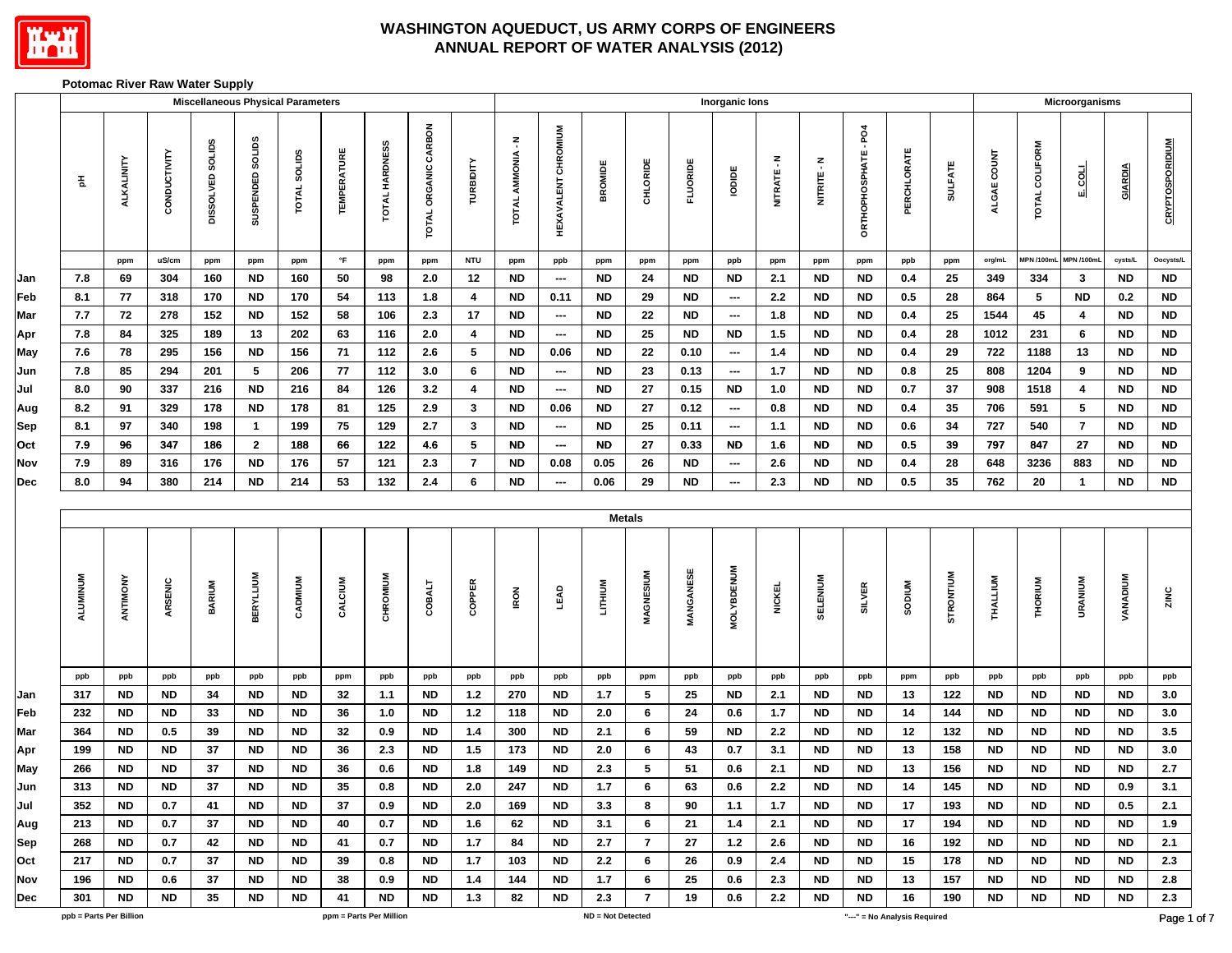

|                                                                                                 |                                           | Inorganic lons |                 |                |                          |           |                                                      |                      |             |                |          |                   |           |               |                         |           | Metals                  |          |           |        |             |                                                                           |         |                |           |                          |                   |               |           |                                          |               |                  |                |           |                    |                                                                                                                                                                               |             |
|-------------------------------------------------------------------------------------------------|-------------------------------------------|----------------|-----------------|----------------|--------------------------|-----------|------------------------------------------------------|----------------------|-------------|----------------|----------|-------------------|-----------|---------------|-------------------------|-----------|-------------------------|----------|-----------|--------|-------------|---------------------------------------------------------------------------|---------|----------------|-----------|--------------------------|-------------------|---------------|-----------|------------------------------------------|---------------|------------------|----------------|-----------|--------------------|-------------------------------------------------------------------------------------------------------------------------------------------------------------------------------|-------------|
|                                                                                                 | $\ddot{\tilde{}}$<br><b>TOTAL AMMONIA</b> | <b>BROMIDE</b> | CHLORIDE        | FLUORID        | lopide                   | NITRATE-N | NITRITE-N                                            | ORTHOPHOSPHATE - PO4 | PERCHLORATE | <b>SULFATE</b> | ALUMINUM | ANTIMONY          | ARSENIC   | <b>BARIUM</b> | <b>BERYLLIUM</b>        | CADMIUM   | CALCIUM                 | CHROMIUM | COBALT    | COPPER | <b>IRON</b> | LEAD                                                                      | LITHIUM | MAGNESIUM      | MANGANESE | <b>MERCURY</b>           | <b>MOLYBDENUM</b> | <b>NICKEL</b> | SELENIUM  | <b>SILVER</b>                            | <b>SODIUM</b> | <b>STRONTIUM</b> | THALLIUM       | THORIUM   | URANIUM            | <b>VANADIUM</b>                                                                                                                                                               | ZINC        |
| <b>EPA MCL'</b>                                                                                 |                                           |                |                 | $\overline{4}$ |                          | 10        | $\overline{1}$                                       |                      |             |                |          | 6                 | 10        | 2000          | $\overline{\mathbf{4}}$ | 5         |                         | 100      |           |        |             |                                                                           |         |                |           | $\overline{2}$           |                   |               | 50        |                                          |               |                  | $\overline{2}$ |           | 30                 |                                                                                                                                                                               |             |
| <b>Units</b>                                                                                    | ppm                                       | ppm            | ppm             | ppm            | ppb                      | ppm       | ppm                                                  | ppm                  | ppb         | ppm            | ppb      | ppb               | ppb       | ppb           | ppb                     | ppb       | ppm                     | ppb      | ppb       | ppb    | ppb         | ppb                                                                       | ppb     | ppm            | ppb       | ppb                      | ppb               | ppb           | ppb       | ppb                                      | ppm           | ppb              | ppb            | ppb       | ppb                | ppb                                                                                                                                                                           | ppb         |
|                                                                                                 |                                           |                |                 |                |                          |           |                                                      |                      |             |                |          |                   |           |               |                         |           |                         |          |           |        |             |                                                                           |         |                |           |                          |                   |               |           |                                          |               |                  |                |           |                    |                                                                                                                                                                               |             |
|                                                                                                 |                                           |                |                 |                |                          |           | Dalecarlia Water Treatment Plant Finished Water      |                      |             |                |          |                   |           |               |                         |           |                         |          |           |        |             |                                                                           |         |                |           |                          |                   |               |           |                                          |               |                  |                |           |                    |                                                                                                                                                                               |             |
| Jan                                                                                             | 0.7                                       | ND.            | 26              | 0.6            | <b>ND</b>                | 2.2       | ND                                                   | 2.4                  | 0.4         | 39             | 26       | <b>ND</b>         | <b>ND</b> | 30            | <b>ND</b>               | <b>ND</b> | 34                      | 0.9      | <b>ND</b> | 0.7    | <b>ND</b>   | <b>ND</b>                                                                 | 1.3     | 5              | 0.9       | <b>ND</b>                | <b>ND</b>         | 1.8           | <b>ND</b> | <b>ND</b>                                | 17            | 119              | <b>ND</b>      | <b>ND</b> | <b>ND</b>          | <b>ND</b>                                                                                                                                                                     | 0.9         |
| Feb                                                                                             | 0.7                                       | <b>ND</b>      | 30              | 0.6            |                          | 2.1       | ND                                                   | 2.3                  | 0.5         | 42             | 19       | ND                | <b>ND</b> | 33            | <b>ND</b>               | <b>ND</b> | 36                      | 0.9      | <b>ND</b> | 0.7    | ND          | ND                                                                        | 1.7     | 6              | 0.7       | <b>ND</b>                | 0.6               | 1.9           | <b>ND</b> | <b>ND</b>                                | 21            | 145              | ND             | ND        | ND                 | ND                                                                                                                                                                            | 1.7         |
| Mar                                                                                             | 0.6                                       | ND             | 26              | 0.6            | $\overline{\phantom{a}}$ | 1.7       | <b>ND</b>                                            | 2.4                  | 0.4         | 43             | 24       | ND .              | ND        | 36            | ND                      | ND        | 33                      | 1.6      | <b>ND</b> | 0.7    | ND          | ND                                                                        | 2.1     | 7              | 0.6       | <b>ND</b>                | <b>ND</b>         | 2.1           | 0.5       | <b>ND</b>                                | 19            | 133              | ND             | ND        | ND                 | 0.6                                                                                                                                                                           | 1.0         |
| Apr                                                                                             | ND                                        | ND             | 26              | 0.6            | <b>ND</b>                | 1.5       | <b>ND</b>                                            | 2.4                  | 0.5         | 46             | 27       | <b>ND</b>         | ND        | 35            | <b>ND</b>               | ND        | 40                      | $1.1$    | <b>ND</b> | 0.8    | ND          | ND                                                                        | 1.9     | 6              | 0.5       | ND                       | <b>ND</b>         | 2.3           | 0.5       | <b>ND</b>                                | 17            | 161              | ND             | ND        | ND                 | 0.5                                                                                                                                                                           | 1.0         |
| May                                                                                             | 0.7                                       | ND             | 27              | 0.7            | $\overline{\phantom{a}}$ | 1.4       | <b>ND</b>                                            | 2.4                  | 0.5         | 44             | 30       | <b>ND</b>         | ND        | 36            | <b>ND</b>               | ND        | 39                      | 1.1      | <b>ND</b> | 1.0    | ND          | ND                                                                        | 2.2     | 6              | 0.7       | ND                       | 0.7               | 1.9           | 0.7       | <b>ND</b>                                | 18            | 159              | ND             | ND        | ND                 | 0.7                                                                                                                                                                           | 1.2         |
| Jun                                                                                             | 0.7                                       | ND             | 28              | 0.7            | $\hspace{0.05cm} \cdots$ | 1.6       | <b>ND</b>                                            | 2.5                  | 0.6         | 42             | 42       | <b>ND</b>         | <b>ND</b> | 35            | <b>ND</b>               | ND        | 37                      | 1.1      | <b>ND</b> | 1.0    | ND          | <b>ND</b>                                                                 | 1.6     | 6              | 0.8       | <b>ND</b>                | 0.7               | 1.5           | 0.5       | <b>ND</b>                                | 19            | 141              | ND             | <b>ND</b> | <b>ND</b>          | 0.9                                                                                                                                                                           | 0.7         |
| Jul                                                                                             | 0.7                                       | ND             | 33              | 0.7            | <b>ND</b>                | 1.0       | <b>ND</b>                                            | 2.4                  | 0.6         | 54             | 68       | ND                | ND        | 38            | <b>ND</b>               | ND        | 39                      | 0.8      | <b>ND</b> | 1.0    | ND          | ND                                                                        | 2.3     | 9              | 1.4       | <b>ND</b>                | 1.1               | $1.2$         | 0.7       | <b>ND</b>                                | 24            | 192              | ND             | ND        | <b>ND</b>          | 1.2                                                                                                                                                                           | 0.8         |
| Aug                                                                                             | 0.7                                       | <b>ND</b>      | 32              | 0.7            |                          | 0.8       | <b>ND</b>                                            | 2.4                  | 0.5         | 54             | 62       | ND .              | 0.5       | 35            | ND                      | ND        | 41                      | 1.7      | <b>ND</b> | 1.0    | ND          | ND.                                                                       | 2.7     | 7              | 0.9       | <b>ND</b>                | 1.4               | 2.0           | 0.9       | <b>ND</b>                                | 23            | 190              | ND             | ND        | ND                 | 1.4                                                                                                                                                                           | 0.7         |
| Sep                                                                                             | 0.8                                       | ND             | 29              | 0.7            | $\overline{\phantom{a}}$ | 1.1       | <b>ND</b>                                            | 2.4                  | 0.6         | 52             | 63       | <b>ND</b>         | <b>ND</b> | 39            | <b>ND</b>               | ND        | 42                      | 1.3      | <b>ND</b> | 1.1    | ND          | <b>ND</b>                                                                 | 2.4     | 7              | 0.7       | <b>ND</b>                | 1.1               | 2.8           | 0.7       | <b>ND</b>                                | 23            | 188              | ND             | ND        | ND                 | 1.2                                                                                                                                                                           | 0.9         |
| Oct                                                                                             | 0.8                                       | ND             | 31              | 0.7            | <b>ND</b>                | 1.6       | <b>ND</b>                                            | 2.4                  | 0.5         | 52             | 34       | ND .              | ND        | 36            | <b>ND</b>               | ND        | 42                      | 1.1      | <b>ND</b> | 1.1    | ND          | ND.                                                                       | 1.6     | 7              | 0.7       | <b>ND</b>                | 0.9               | 2.1           | 0.6       | <b>ND</b>                                | 22            | 182              | ND             | ND        | <b>ND</b>          | 0.9                                                                                                                                                                           | 0.8         |
| Nov                                                                                             | 0.7                                       | ND             | 26              | 0.6            | $\overline{\phantom{a}}$ | 2.4       | ND                                                   | 2.3                  | 0.5         | 45             | 44       | ND                | ND        | 38            | ND                      | ND        | 42                      | 0.9      | <b>ND</b> | 0.8    | ND          | ND                                                                        | $1.2$   | 6              | 0.7       | ND                       | ND                | 2.5           | 0.6       | ND                                       | 17            | 158              | ND             | <b>ND</b> | ND                 | ND                                                                                                                                                                            | 1.3         |
| <b>Dec</b>                                                                                      | 0.7                                       | <b>ND</b>      | 32              | 0.6            | $\overline{\phantom{a}}$ | 2.1       | <b>ND</b>                                            | 2.3                  | 0.5         | 46             | 30       | <b>ND</b>         | <b>ND</b> | 33            | <b>ND</b>               | <b>ND</b> | 43                      | 0.7      | <b>ND</b> | 0.9    | <b>ND</b>   | <b>ND</b>                                                                 | 1.6     | $\overline{7}$ | 0.9       | <b>ND</b>                | 0.6               | 2.3           | <b>ND</b> | <b>ND</b>                                | 22            | 185              | <b>ND</b>      | <b>ND</b> | <b>ND</b>          | <b>ND</b>                                                                                                                                                                     | 1.3         |
|                                                                                                 |                                           |                |                 |                |                          |           | <b>McMillan Water Treatment Plant Finished Water</b> |                      |             |                |          |                   |           |               |                         |           |                         |          |           |        |             |                                                                           |         |                |           |                          |                   |               |           |                                          |               |                  |                |           |                    |                                                                                                                                                                               |             |
| Jan                                                                                             | 0.8                                       | ND             | 24              | 0.7            | ND                       | 2.1       | ND                                                   | 2.4                  | 0.4         | 42             | 17       | <b>ND</b>         | ND        | 30            | <b>ND</b>               | ND        | 26                      | 0.9      | <b>ND</b> | 2.7    | ND          | ND                                                                        | 1.3     | 6              | ND        | ND                       | ND                | 1.7           | <b>ND</b> | <b>ND</b>                                | 18            | 116              | ND             | ND        | <b>ND</b>          | <b>ND</b>                                                                                                                                                                     | 1.0         |
| Feb                                                                                             | 0.8                                       | ND.            | 30              | 0.7            | ---                      | 2.1       | <b>ND</b>                                            | 2.4                  | 0.4         | 42             | 21       | ND                | ND        | 31            | <b>ND</b>               | ND        | 28                      | 0.9      | <b>ND</b> | 2.3    | ND          | ND                                                                        | 1.5     | 6              | ND        | <b>ND</b>                | <b>ND</b>         | 1.9           | <b>ND</b> | <b>ND</b>                                | 19            | 136              | ND             | ND.       | ND                 | ND                                                                                                                                                                            | 1.4         |
| Mar                                                                                             | 0.6                                       | ND             | 26              | 0.6            |                          | 1.7       | <b>ND</b>                                            | 2.4                  | 0.4         | 44             | 28       | <b>ND</b>         | ND        | 34            | ND                      | ND        | 26                      | 1.4      | <b>ND</b> | 2.7    | ND          | ND                                                                        | 1.8     | 7              | <b>ND</b> | ND                       | <b>ND</b>         | 2.0           | 0.5       | <b>ND</b>                                | 18            | 132              | ND             | ND        | ND                 | <b>ND</b>                                                                                                                                                                     | 1.0         |
| Apr                                                                                             | <b>ND</b>                                 | ND             | 26              | 0.6            | <b>ND</b>                | 1.3       | <b>ND</b>                                            | 2.4                  | 0.6         | 47             | 43       | ND                | ND        | -35           | <b>ND</b>               | ND        | 32                      | $1.3$    | <b>ND</b> | 3.1    | ND          | ND                                                                        | 1.5     | 7              | <b>ND</b> | ND                       | <b>ND</b>         | 2.0           | 0.6       | <b>ND</b>                                | 18            | 155              | ND             | ND        | ND                 | 0.5                                                                                                                                                                           | 0.7         |
| May                                                                                             | 0.7                                       | ND.            | 28              | 0.7            | $\sim$                   | 1.3       | <b>ND</b>                                            | 2.4                  | 0.4         | 48             | 47       | <b>ND</b>         | <b>ND</b> | 36            | <b>ND</b>               | ND        | 30                      | 0.9      | <b>ND</b> | 9.0    | ND          | ND                                                                        | 2.4     | 5              | <b>ND</b> | <b>ND</b>                | 0.5               | 1.9           | 0.6       | <b>ND</b>                                | 20            | 157              | ND             | ND.       | <b>ND</b>          | <b>ND</b>                                                                                                                                                                     | 0.8         |
| Jun                                                                                             | 0.8                                       | ND             | 28              | 0.7            | $\overline{\phantom{a}}$ | 1.5       | <b>ND</b>                                            | 2.5                  | 0.5         | 48             | 37       | <b>ND</b>         | <b>ND</b> | 35            | <b>ND</b>               | <b>ND</b> | 29                      | 0.7      | <b>ND</b> | 7.7    | <b>ND</b>   | <b>ND</b>                                                                 | 1.4     | 6              | 0.9       | <b>ND</b>                | 0.5               | $1.3$         | 0.6       | <b>ND</b>                                | 21            | 135              | ND             | ND        | ND                 | 0.5                                                                                                                                                                           | 0.6         |
| Jul                                                                                             | $0.8$ ND                                  |                | 34              |                |                          |           | $0.6$ ND 0.9 ND 2.5 0.6                              |                      |             |                |          | 58 65 ND ND 39    |           |               | ND ND                   |           | 32                      |          |           |        |             | 0.7   ND   7.3   ND   ND   2.2   9   0.8   ND   1.0   0.9   0.7   ND   24 |         |                |           |                          |                   |               |           |                                          |               |                  |                |           |                    | 190   ND   ND   ND   0.9   ND                                                                                                                                                 |             |
| Aug                                                                                             |                                           |                | $0.8$ ND 32     | 0.6            |                          |           | $-$ 0.8 ND 2.4 0.5                                   |                      |             | 59             |          | 65   ND   ND   35 |           |               | ND ND                   |           |                         |          |           |        |             | 34   1.3   ND   8.3   ND   ND   2.4                                       |         |                |           |                          |                   |               |           | 7   0.7   ND   1.3   1.7   0.9   ND   24 |               |                  |                |           |                    | 198   ND   ND   ND   1.1   0.5                                                                                                                                                |             |
| Sep                                                                                             |                                           |                | $0.8$ ND 30 0.7 |                |                          |           |                                                      |                      |             |                |          |                   |           |               |                         |           |                         |          |           |        |             |                                                                           |         |                |           |                          |                   |               |           |                                          |               |                  |                |           |                    | --   0.8   ND   2.3   0.6   55   82   ND   ND   41   ND   ND   36   1.1   ND   9.1   ND   ND   2.3   6   0.6   ND   1.1   2.5   0.7   ND   23   195   ND   ND   ND   0.9   ND |             |
| Oct                                                                                             |                                           | 0.8 ND         | 30              |                |                          |           | $0.6$ ND 1.4 ND 2.4 0.5                              |                      |             | 57             |          | 50   ND   ND   37 |           |               |                         |           |                         |          |           |        |             | ND   ND   33   0.9   ND   8.7   ND   ND   1.8                             |         |                |           | 7   ND   ND   0.8   2.1  |                   |               |           | 0.7 ND                                   | 22            |                  |                |           |                    | 173   ND   ND   ND   0.8   0.6                                                                                                                                                |             |
| Nov                                                                                             |                                           | 0.8 ND         | 27              | 0.6            | $\sim$                   |           | 2.1   ND   2.3   0.5                                 |                      |             | 49             | 41       |                   | ND ND 37  |               |                         |           |                         |          |           |        |             | ND   ND   31   0.7   ND   4.9   ND   ND   1.3                             |         | 6              | ND        | $ND$ 0.5 2.2             |                   |               |           | ND   ND   19                             |               |                  |                |           |                    | 151   ND   ND   ND   ND   1.1                                                                                                                                                 |             |
| Dec                                                                                             |                                           | $0.8$ ND       | - 31            | 0.7            | $\sim$                   |           | $2.2$ ND $2.3$ 0.5                                   |                      |             | 50             | 21 I     |                   | ND   ND   | 35            |                         |           | ND   ND   32   ND       |          | <b>ND</b> | 2.7    | ND          |                                                                           | ND 1.8  | 8              | <b>ND</b> | ND                       | 0.6               | 2.3           | <b>ND</b> | ND                                       | 20            |                  |                |           | 186   ND   ND   ND | ND   1.1                                                                                                                                                                      |             |
| *EPA MCL = Environmental Protection Agency's Maximum Contaminant Level for regulated parameters |                                           |                |                 |                |                          |           |                                                      |                      |             |                |          |                   |           |               |                         |           | ppb = Parts Per Billion |          |           |        |             | ppm = Parts Per Million                                                   |         |                |           | <b>ND = Not Detected</b> |                   |               |           | "---" = No Analysis Required             |               |                  |                |           |                    |                                                                                                                                                                               | Page 2 of 7 |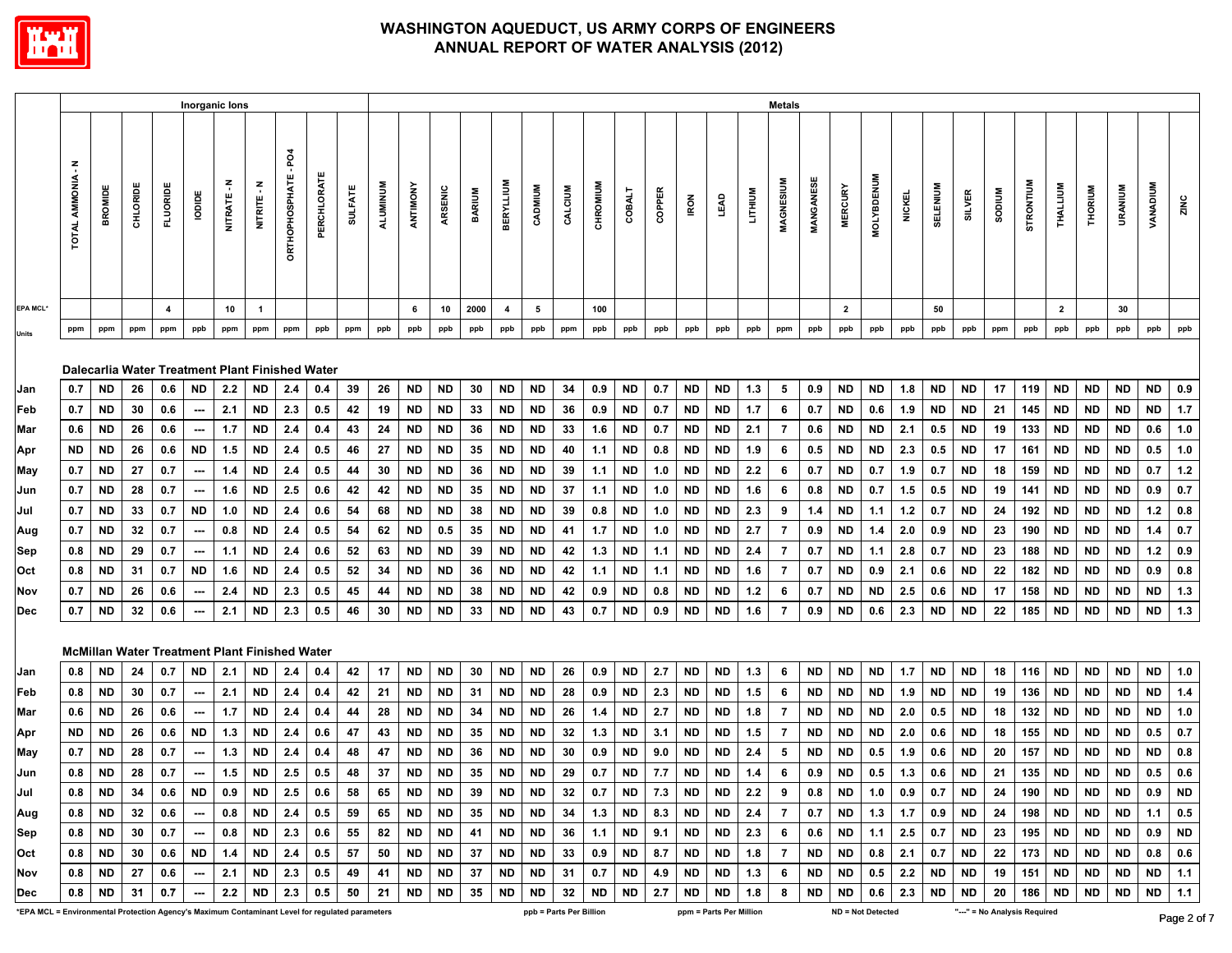

|                                                                                                 |     |                   |               |                     |          | <b>Miscellaneous Physical Parameters</b>        |                      |                                   |                        |                      |                                |                              | Microorganisms |                                  |                              |                               | <b>Haloacetic Acids (HAAs)</b> |                       |                          |                          |                                              |                                       |                             |                             | <b>Trihalomethanes (THMs)</b> |                         |                                     |                     |                           |                                  |                   | <b>Volatile Organic Compounds (VOCs)</b> |                |                      |               |                                     |               |                 |                 |                       |                                  |                     |
|-------------------------------------------------------------------------------------------------|-----|-------------------|---------------|---------------------|----------|-------------------------------------------------|----------------------|-----------------------------------|------------------------|----------------------|--------------------------------|------------------------------|----------------|----------------------------------|------------------------------|-------------------------------|--------------------------------|-----------------------|--------------------------|--------------------------|----------------------------------------------|---------------------------------------|-----------------------------|-----------------------------|-------------------------------|-------------------------|-------------------------------------|---------------------|---------------------------|----------------------------------|-------------------|------------------------------------------|----------------|----------------------|---------------|-------------------------------------|---------------|-----------------|-----------------|-----------------------|----------------------------------|---------------------|
|                                                                                                 | 玉   | <b>ALKALINITY</b> | CONDUCTIVITY  | <b>TEMPERATURE</b>  | CHLORINE | TOTAL HARDNESS                                  | TOTAL ORGANIC CARBON | TOTAL DISSOLVED SOLIDS            | TOTAL SUSPENDED SOLIDS | "TURBIDITY (Average) | positive)<br>TOTAL COLIFORM (% | E. COLI (% positive)         | ALGAE COUNT    | <b>HETEROTROPHIC PLATE COUNT</b> | ACID<br><b>DIBROMOACETIC</b> | ACID<br><b>DICHLOROACETIC</b> | MONOBROMOACETIC ACID           | MONOCHLOROACETIC ACID | TRICHLOROACETIC ACID     | TOTAL HALOACETIC ACIDS   | <b>ACID</b><br>BROMOCHLOROACETIC             | <b>CHLOROFORM</b>                     | <b>BROMODICHLOROMETHANE</b> | <b>CHLORODIBROMOMETHANE</b> | <b>BROMOFORM</b>              | TOTAL TRIHALOMETHANES   | <b>BENZENE</b>                      | <b>BROMOBENZENE</b> | <b>BROMOCHLOROMETHANE</b> | <b>BROMOMETHANE</b>              | tert-BUTYLBENZENE | sec-BUTYLBENZENE                         | n-BUTYLBENZENE | CARBON TETRACHLORIDE | CHLOROBENZENE | CHLOROETHANE                        | CHLOROMETHANE | 2-CHLOROTOLUENE | 4-CHLOROTOLUENE | <b>DIBROMOMETHANE</b> | 1,3-DICHLOROBENZENE              | 1,4-DICHLOROBENZENE |
| EPA MCL*                                                                                        |     |                   |               |                     |          |                                                 |                      |                                   |                        |                      |                                |                              |                |                                  |                              |                               |                                |                       |                          |                          |                                              |                                       |                             |                             |                               |                         | 5                                   |                     |                           |                                  |                   |                                          |                | 5                    | 100           |                                     |               |                 |                 |                       |                                  | 75                  |
| Units                                                                                           |     | ppm               | uS/cm         | $^\circ \mathsf{F}$ | ppm      | ppm                                             | ppm                  | ppm                               | ppm                    | <b>NTU</b>           | $% +$                          | $% +$                        | Org/mLCFU/mL   |                                  | ppb                          | ppb                           | ppb                            | ppb                   | ppb                      | ppb                      | ppb                                          | ppb                                   | ppb                         | ppb                         | ppb                           | ppb                     | ppb                                 | ppb                 | ppb                       | ppb                              | ppb               | ppb                                      | ppb            | ppb                  | ppb           | ppb                                 | ppb           | ppb             | ppb             | ppb                   | ppb                              | ppb                 |
|                                                                                                 |     |                   |               |                     |          |                                                 |                      |                                   |                        |                      |                                |                              |                |                                  |                              |                               |                                |                       |                          |                          |                                              |                                       |                             |                             |                               |                         |                                     |                     |                           |                                  |                   |                                          |                |                      |               |                                     |               |                 |                 |                       |                                  |                     |
|                                                                                                 |     |                   |               |                     |          | Dalecarlia Water Treatment Plant Finished Water |                      |                                   |                        |                      |                                |                              |                |                                  |                              |                               |                                |                       |                          |                          |                                              |                                       |                             |                             |                               |                         |                                     |                     |                           |                                  |                   |                                          |                |                      |               |                                     |               |                 |                 |                       |                                  |                     |
| Jan                                                                                             | 7.7 | 66                | 336           | 44                  | 3.8      | 106                                             |                      | $1.2$ 175                         | ND                     | 0.02                 | 0.0                            | 0.0                          | 0              | <1                               | ---                          | ---                           | ---                            | ---                   | ---                      | $\hspace{0.05cm} \cdots$ | ---                                          | 5.5                                   | 3.8                         | 1.0                         | ND                            | 10                      | <b>ND</b>                           | <b>ND</b>           | <b>ND</b>                 | <b>ND</b>                        | <b>ND</b>         | <b>ND</b>                                | <b>ND</b>      | <b>ND</b>            | <b>ND</b>     | <b>ND</b>                           | <b>ND</b>     | <b>ND</b>       | <b>ND</b>       | <b>ND</b>             | <b>ND</b>                        | <b>ND</b>           |
| Feb                                                                                             | 7.7 | 70                | 351           | 48                  | 3.7      | 115                                             | 1.2                  | 187                               | <b>ND</b>              | 0.02                 | 0.0                            | 0.0                          | 0              | $\mathbf{2}$                     | <b>ND</b>                    | 4.8                           | <b>ND</b>                      | <b>ND</b>             | 3.7                      | 8                        | 1.6                                          | 6.4                                   | 4.5                         | 1.3                         | <b>ND</b>                     | 12                      | <b>ND</b>                           | <b>ND</b>           | <b>ND</b>                 | <b>ND</b>                        | <b>ND</b>         | <b>ND</b>                                | <b>ND</b>      | <b>ND</b>            | <b>ND</b>     | <b>ND</b>                           | <b>ND</b>     | <b>ND</b>       | <b>ND</b>       | <b>ND</b>             | <b>ND</b>                        | <b>ND</b>           |
| Mar                                                                                             | 7.7 | 68                | 324           | 57                  | 3.6      | 110                                             | 1.2                  | 177                               | ND                     | 0.03                 | 0.0                            | 0.0                          | 0              | <1                               | ---                          | ---                           | ---                            | ---                   | ---                      | $\hspace{0.05cm} \cdots$ | ---                                          | 8.3                                   | 5.2                         | 1.3                         | ND                            | 15                      | ND                                  | <b>ND</b>           | <b>ND</b>                 | <b>ND</b>                        | <b>ND</b>         | <b>ND</b>                                | <b>ND</b>      | <b>ND</b>            | <b>ND</b>     | <b>ND</b>                           | <b>ND</b>     | <b>ND</b>       | <b>ND</b>       | <b>ND</b>             | <b>ND</b>                        | <b>ND</b>           |
| Apr                                                                                             | 7.7 | 80                | 369           | 62                  | 3.2      | 125                                             |                      | $1.2$ 210                         | 5                      | 0.03                 | 0.0                            | 0.0                          | $\overline{2}$ | $<$ 1                            |                              | ---                           |                                | ---                   | ---                      | ---                      | ---                                          | 15.7                                  | 7.2                         | 1.8                         | <b>ND</b>                     | 25                      | <b>ND</b>                           | <b>ND</b>           | <b>ND</b>                 | <b>ND</b>                        | <b>ND</b>         | <b>ND</b>                                | <b>ND</b>      | <b>ND</b>            | <b>ND</b>     | <b>ND</b>                           | <b>ND</b>     | <b>ND</b>       | <b>ND</b>       | <b>ND</b>             | <b>ND</b>                        | <b>ND</b>           |
| May                                                                                             | 7.7 | 77                | 345           | 71                  | 3.5      | 121                                             | 1.8                  | 192                               | <b>ND</b>              | 0.04                 | 0.0                            | 0.0                          | $\mathbf 0$    | <1                               | <b>ND</b>                    | 10.6                          | <b>ND</b>                      | 1.9                   | 9.4                      | 22                       | 2.5                                          | 20.9 8.7                              |                             | 1.6                         | ND                            | 31                      | <b>ND</b>                           | <b>ND</b>           | <b>ND</b>                 | <b>ND</b>                        | <b>ND</b>         | <b>ND</b>                                | <b>ND</b>      | <b>ND</b>            | <b>ND</b>     | <b>ND</b>                           | <b>ND</b>     | <b>ND</b>       | <b>ND</b>       | <b>ND</b>             | $\sf ND$                         | <b>ND</b>           |
| Jun                                                                                             | 7.7 | 80                | 336           | 78                  | 3.7      | 119                                             | 2.0                  | 219                               | ND                     | 0.04                 | 0.0                            | 0.0                          | $\mathbf 0$    | <1                               |                              | ---                           | ---                            | ---                   | $\hspace{0.05cm} \cdots$ | $\hspace{0.05cm} \cdots$ | ---                                          |                                       | 27.8 10.1                   | 2.0                         | ND                            | 40                      | <b>ND</b>                           | <b>ND</b>           | <b>ND</b>                 | <b>ND</b>                        | <b>ND</b>         | <b>ND</b>                                | <b>ND</b>      | <b>ND</b>            | <b>ND</b>     | <b>ND</b>                           | <b>ND</b>     | <b>ND</b>       | <b>ND</b>       | <b>ND</b>             | <b>ND</b>                        | <b>ND</b>           |
| Jul                                                                                             | 7.7 | 84                | 385           | 85                  | 3.6      | 134                                             | 2.2                  | 198                               | <b>ND</b>              | 0.04                 | 0.0                            | 0.0                          | $\mathbf 0$    | 4                                |                              |                               |                                |                       |                          | ---                      | ---                                          |                                       | 51.0 18.2                   | 3.8                         | ND                            | 73                      | <b>ND</b>                           | <b>ND</b>           | <b>ND</b>                 | <b>ND</b>                        | <b>ND</b>         | <b>ND</b>                                | <b>ND</b>      | <b>ND</b>            | <b>ND</b>     | <b>ND</b>                           | <b>ND</b>     | <b>ND</b>       | <b>ND</b>       | <b>ND</b>             | <b>ND</b>                        | <b>ND</b>           |
| Aug                                                                                             | 7.7 | 82                | 373           | 82                  | 3.6      | 131                                             | 2.0                  | 210                               | $\mathbf{1}$           | 0.04                 | 0.0                            | 0.0                          | $\mathbf 0$    | $\mathbf{1}$                     |                              | ND 20.8                       | <b>ND</b>                      |                       | $2.9$ 20.9               | 45                       | 4.8                                          |                                       | 58.0 20.0                   | 3.6                         | ND                            | 81                      | <b>ND</b>                           | <b>ND</b>           | <b>ND</b>                 | <b>ND</b>                        | <b>ND</b>         | ND                                       | <b>ND</b>      | <b>ND</b>            | <b>ND</b>     | <b>ND</b>                           | <b>ND</b>     | <b>ND</b>       | <b>ND</b>       | <b>ND</b>             | <b>ND</b>                        | <b>ND</b>           |
| Sep                                                                                             | 7.7 | 90                | 382           | 76                  | 3.7      | 134                                             | 2.2                  | 213                               | ND                     | 0.04                 | 0.0                            | 0.0                          | 0              | $\mathbf{2}$                     |                              | ---                           | ---                            | ---                   | $\hspace{0.05cm} \cdots$ | $\overline{\phantom{a}}$ |                                              |                                       | 36.7 13.6                   | 2.7                         | ND                            | 53                      | <b>ND</b>                           | <b>ND</b>           | <b>ND</b>                 | <b>ND</b>                        | <b>ND</b>         | <b>ND</b>                                | <b>ND</b>      | <b>ND</b>            | <b>ND</b>     | <b>ND</b>                           | <b>ND</b>     | <b>ND</b>       | <b>ND</b>       | <b>ND</b>             | <b>ND</b>                        | <b>ND</b>           |
| Oct                                                                                             | 7.7 | 93                | 395           | 66                  | 3.7      | 133                                             | 2.4                  | 207                               | <b>ND</b>              | 0.04                 | 0.0                            | 0.0                          | $\mathbf 0$    | $<$ 1                            |                              | ---                           | ---                            | ---                   | $\hspace{0.05cm} \cdots$ | ---                      | ---                                          |                                       | 29.2 10.5                   | 1.6                         | <b>ND</b>                     | 42                      | <b>ND</b>                           | <b>ND</b>           | <b>ND</b>                 | <b>ND</b>                        | <b>ND</b>         | <b>ND</b>                                | <b>ND</b>      | <b>ND</b>            | <b>ND</b>     | <b>ND</b>                           | <b>ND</b>     | <b>ND</b>       | <b>ND</b>       | <b>ND</b>             | <b>ND</b>                        | <b>ND</b>           |
| Nov                                                                                             | 7.7 | 84                | 352           | 53                  | 3.7      | 131                                             | 1.6                  | 193                               | <b>ND</b>              | 0.03                 | 0.0                            | 0.0                          | 5              | $<$ 1                            | <b>ND</b>                    | 8.0                           | <b>ND</b>                      | 1.2                   | 7.5                      | 17                       | 2.3                                          | 10.4                                  | 6.5                         | 1.6                         | ND                            | 19                      | <b>ND</b>                           | <b>ND</b>           | <b>ND</b>                 | <b>ND</b>                        | <b>ND</b>         | <b>ND</b>                                | <b>ND</b>      | <b>ND</b>            | <b>ND</b>     | <b>ND</b>                           | <b>ND</b>     | <b>ND</b>       | <b>ND</b>       | <b>ND</b>             | <b>ND</b>                        | <b>ND</b>           |
| Dec                                                                                             | 7.7 | 90                | 410           | 50                  | 3.7      | 135                                             | 1.5                  | 225                               | $\mathbf{1}$           | 0.04                 | 0.0                            | 0.0                          | $\pmb{0}$      | $<$ 1                            | ---                          | ---                           | ---                            | ---                   | ---                      | $\hspace{0.05cm} \cdots$ | ---                                          | 7.9                                   | 7.5                         | 2.9                         | <b>ND</b>                     | 18                      | <b>ND</b>                           | <b>ND</b>           | <b>ND</b>                 | <b>ND</b>                        | <b>ND</b>         | <b>ND</b>                                | <b>ND</b>      | <b>ND</b>            | <b>ND</b>     | <b>ND</b>                           | <b>ND</b>     | <b>ND</b>       | <b>ND</b>       | <b>ND</b>             | $\sf ND$                         | <b>ND</b>           |
|                                                                                                 |     |                   |               |                     |          | McMillan Water Treatment Plant Finished Water   |                      |                                   |                        |                      |                                |                              |                |                                  |                              |                               |                                |                       |                          |                          |                                              |                                       |                             |                             |                               |                         |                                     |                     |                           |                                  |                   |                                          |                |                      |               |                                     |               |                 |                 |                       |                                  |                     |
| Jan                                                                                             | 7.7 | 57                | 331           | 48                  | 3.7      | 102                                             | 1.3                  | 168                               | <b>ND</b>              | 0.01                 | 0.0                            | 0.0                          | $\mathbf 0$    | $<$ 1                            |                              |                               |                                |                       | ---                      | ---                      |                                              | 6.1                                   | 3.6                         | 0.8                         | <b>ND</b>                     | 10                      | <b>ND</b>                           | <b>ND</b>           | <b>ND</b>                 | <b>ND</b>                        | <b>ND</b>         | <b>ND</b>                                | <b>ND</b>      | <b>ND</b>            | <b>ND</b>     | <b>ND</b>                           | <b>ND</b>     | <b>ND</b>       | <b>ND</b>       | <b>ND</b>             | <b>ND</b>                        | <b>ND</b>           |
| Feb                                                                                             | 7.7 | 62                | 332           | 50                  | 3.7      | 110                                             |                      | $1.2$ 176                         | <b>ND</b>              | 0.01                 | 0.0                            | 0.0                          | $\mathbf 0$    | $\mathbf{2}$                     | <b>ND</b>                    | 6.3                           | <b>ND</b>                      | 1.5                   | 4.7                      | 12                       | 1.9                                          | 6.9                                   | 4.4                         | 1.1                         | <b>ND</b>                     | 12                      | <b>ND</b>                           | <b>ND</b>           | <b>ND</b>                 | <b>ND</b>                        | <b>ND</b>         | <b>ND</b>                                | <b>ND</b>      | <b>ND</b>            | <b>ND</b>     | <b>ND</b>                           | <b>ND</b>     | <b>ND</b>       | <b>ND</b>       | ND                    | <b>ND</b>                        | <b>ND</b>           |
| Mar                                                                                             | 7.7 | 59                | 314           | 57                  | 3.6      | 108                                             | 1.5                  | 158                               | <b>ND</b>              | 0.02                 | 0.0                            | 0.0                          | 12             | $<$ 1                            | ---                          | ---                           | ---                            | ---                   | ---                      | $\overline{\phantom{a}}$ | ---                                          | 10.5                                  | 4.9                         | 1.0                         | ND                            | 16                      | <b>ND</b>                           | ND                  | <b>ND</b>                 | <b>ND</b>                        | <b>ND</b>         | <b>ND</b>                                | <b>ND</b>      | <b>ND</b>            | <b>ND</b>     | <b>ND</b>                           | <b>ND</b>     | <b>ND</b>       | <b>ND</b>       | <b>ND</b>             | $\sf ND$                         | <b>ND</b>           |
| Apr                                                                                             | 7.7 | 69                | 337           | 63                  | 3.1      | 116                                             | 1.7                  | 187                               | 9                      | 0.03                 | 0.0                            | 0.0                          | 4              | $<$ 1                            |                              |                               |                                |                       |                          | ---                      |                                              | 17.1                                  | 7.2                         | 1.8                         | <b>ND</b>                     | 26                      | <b>ND</b>                           | ND                  | <b>ND</b>                 | <b>ND</b>                        | <b>ND</b>         | <b>ND</b>                                | <b>ND</b>      | <b>ND</b>            | <b>ND</b>     | <b>ND</b>                           | <b>ND</b>     | <b>ND</b>       | <b>ND</b>       | <b>ND</b>             | <b>ND</b>                        | <b>ND</b>           |
| May                                                                                             | 7.7 | 68                | 339           | 70                  | 3.5      | 114                                             | 2.6                  | 171                               | ND                     | $0.05$ 0.0           |                                | 0.0                          | $\mathbf 0$    | <1                               | <b>ND</b>                    | 11.5                          | ND                             | 2.2                   | 9.3                      | 23                       |                                              | $2.7$ 24.1 9.2                        |                             | 1.9                         | ND                            | 35                      | <b>ND</b>                           | ND                  | <b>ND</b>                 | <b>ND</b>                        | <b>ND</b>         | <b>ND</b>                                | <b>ND</b>      | <b>ND</b>            | <b>ND</b>     | <b>ND</b>                           | <b>ND</b>     | <b>ND</b>       | <b>ND</b>       | <b>ND</b>             | <b>ND</b>                        | <b>ND</b>           |
| Jun                                                                                             | 7.7 | 64                | 327           | 77                  | 3.7      | 109                                             | $2.1$ 217            |                                   | $\mathbf{2}$           | $0.04$ 0.0           |                                | 0.0                          | $\mathbf 0$    | $\mathbf{2}$                     | ---                          | ---                           | ---                            | ---                   | $\hspace{0.05cm} \cdots$ | $\hspace{0.05cm} \cdots$ | ---                                          |                                       | 37.2 10.2                   | 1.6                         | <b>ND</b>                     | 49                      | <b>ND</b>                           | <b>ND</b>           | <b>ND</b>                 | <b>ND</b>                        | <b>ND</b>         | <b>ND</b>                                | <b>ND</b>      | <b>ND</b>            | <b>ND</b>     | <b>ND</b>                           | <b>ND</b>     | <b>ND</b>       | <b>ND</b>       | <b>ND</b>             | <b>ND</b>                        | <b>ND</b>           |
| Jul                                                                                             |     |                   | 7.7 74 378 83 |                     |          | $3.7$ 127                                       |                      | $2.0$ 217 ND 0.05 0.0 0.0         |                        |                      |                                |                              | 0              |                                  |                              | $\overline{\phantom{a}}$      | $\cdots$                       | ---                   | $\overline{\phantom{a}}$ | $\cdots$                 |                                              |                                       |                             |                             |                               |                         |                                     |                     |                           |                                  |                   |                                          |                |                      |               |                                     |               |                 |                 |                       | ND ND                            |                     |
| Aug                                                                                             | 7.7 |                   | 74 376 81     |                     |          | $3.7$   127                                     |                      | $2.3$   197   ND   0.05   0.0     |                        |                      |                                | 0.0                          | $\mathbf{2}$   | 16                               |                              |                               | ND 22.9 ND                     |                       | $3.0$   18.2             |                          | 44   5.4   70.0   26.0   5.3   ND   100   ND |                                       |                             |                             |                               |                         |                                     | ND ND               |                           | ND   ND   ND   ND   ND           |                   |                                          |                |                      |               | ND ND I                             |               |                 |                 |                       | ND   ND   ND   ND   ND   ND      |                     |
| Sep                                                                                             | 7.7 |                   |               |                     |          | 78   370   77   3.7   124   2.2   196   1       |                      |                                   |                        | $0.05$ 0.0           |                                | 0.0                          | $\mathbf{0}$   | 9                                | ---                          | $\hspace{0.05cm} \cdots$      | ---                            | ---                   | $\hspace{0.05cm} \ldots$ | $\hspace{0.05cm} \cdots$ | $---$                                        |                                       | 39.3 14.5 3.1               |                             |                               |                         | ND   57   ND   ND   ND              |                     |                           | ND   ND   ND   ND   ND           |                   |                                          |                |                      |               |                                     |               |                 |                 |                       | ND   ND   ND   ND   ND   ND   ND | <b>ND</b>           |
| Oct                                                                                             | 7.7 |                   | 78 367        |                     |          | 68 3.7 128 2.3 205 ND 0.05 0.0 0.0              |                      |                                   |                        |                      |                                |                              | $\overline{2}$ | $\mathbf{1}$                     | ---                          | ---                           | ---                            |                       |                          | $\overline{\phantom{a}}$ |                                              |                                       |                             |                             |                               | 35.5 12.7 2.2 ND 50 ND  |                                     |                     |                           | ND   ND   ND   ND   ND   ND   ND |                   |                                          |                |                      |               |                                     |               |                 |                 |                       |                                  |                     |
| Nov                                                                                             | 7.7 |                   | 73 339 57     |                     |          | 3.7   120   1.7   178   ND   0.03   0.0         |                      |                                   |                        |                      |                                | $\overline{\phantom{0}}$ 0.0 | -37            | <1                               |                              | ND 8.8 ND                     |                                |                       | $ND$ 9.2                 | 18                       |                                              | 1.9   14.3   6.0   1.1   ND   21   ND |                             |                             |                               |                         |                                     | ND ND               |                           |                                  |                   | ND ND ND ND ND ND                        |                |                      |               | ND ND                               | <b>ND</b>     |                 |                 |                       | ND   ND   ND   ND   ND           |                     |
| Dec                                                                                             | 7.7 | 87                | $ 405 $ 51    |                     |          | $3.7$   138                                     |                      | $1.4$   228   ND   0.02   0.0     |                        |                      |                                | 0.0                          | $\mathbf 0$    | $<$ 1                            | ---                          | ---                           | ---                            |                       | ---                      |                          | ---                                          |                                       | $7.6$ 7.7                   | 3.4                         |                               | ND   19   ND            |                                     | ND ND               |                           |                                  |                   | ND   ND   ND   ND                        |                |                      |               | ND   ND   ND   ND   ND   ND   ND    |               |                 |                 |                       | ND ND                            |                     |
| EPA MCL = Environmental Protection Agency's Maximum Contaminant Level for regulated parameters* |     |                   |               |                     |          |                                                 |                      |                                   |                        |                      |                                |                              |                |                                  |                              |                               | ppb = Parts Per Billion        |                       |                          |                          |                                              |                                       |                             |                             |                               | ppm = Parts Per Million |                                     |                     |                           | ND = Not Detected                |                   |                                          |                |                      |               | --- = No Analysis Required          |               |                 |                 |                       | Page 3 of 7                      |                     |
| Turbidity* = Water turbidity after filters                                                      |     |                   |               |                     |          |                                                 |                      | Org/mL = Organisms per milliLiter |                        |                      |                                |                              |                |                                  |                              |                               |                                |                       |                          |                          | CFU/mL = Colony Forming Units per milliLiter |                                       |                             |                             |                               |                         | NTU = Nephelometric Turbidity Units |                     |                           |                                  |                   |                                          |                |                      |               | µS/cm = microSiemens per centimeter |               |                 |                 |                       |                                  |                     |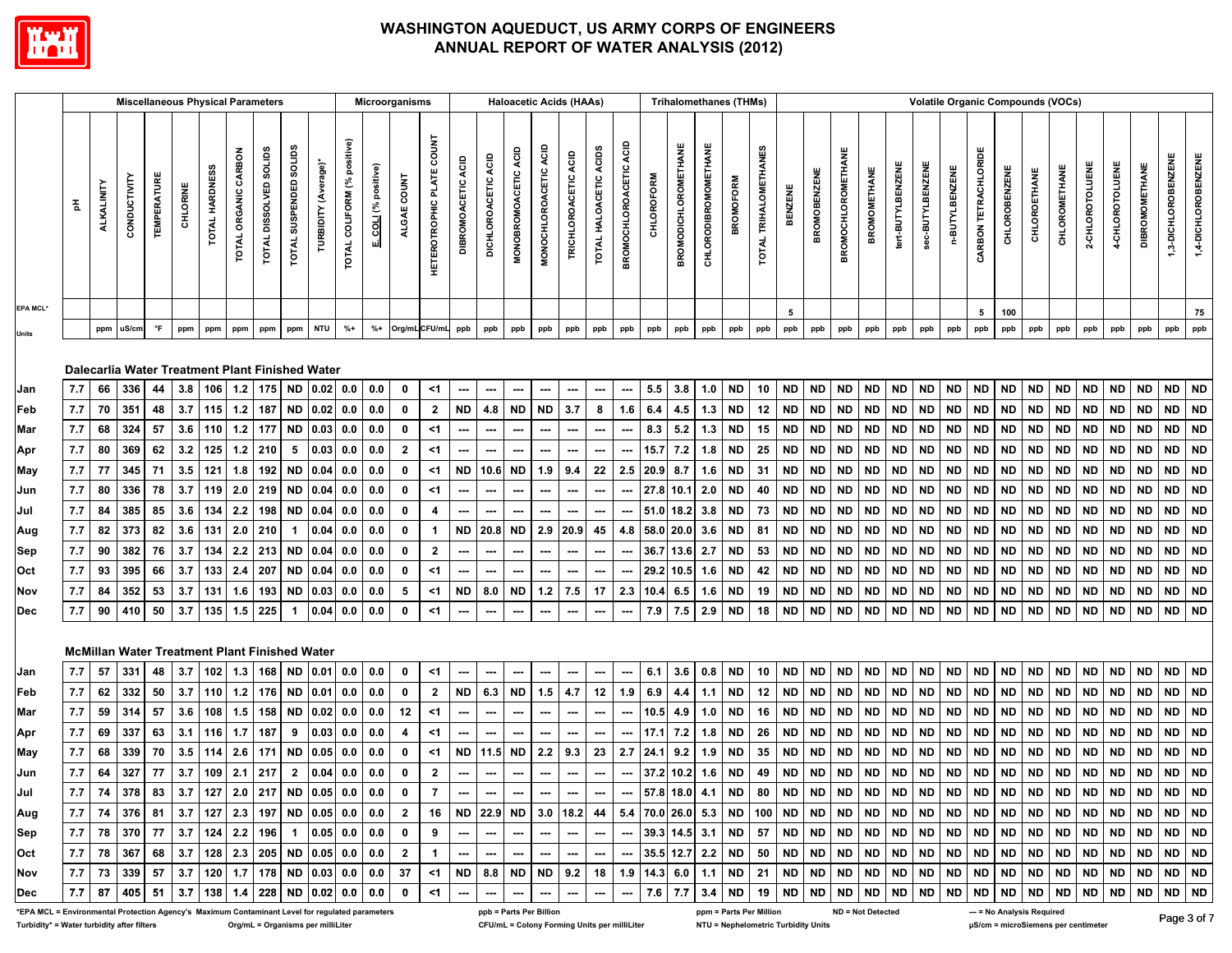

|                                                                                                 |                     |                                |                        |                    |                            |                          |                      |                                                 |                        |                     |                           |                         |                     |              |                            |                         |                    |                        | <b>Volatile Organic Compounds</b> |                        |                         |                           |                           |                            |                        |                        |                        |                        |                        |                          |                               |                        |                        |                        |                              |                |                          |                             |                    |                                | Oxygenates & Other VOCs             |                               |                  |                                 |
|-------------------------------------------------------------------------------------------------|---------------------|--------------------------------|------------------------|--------------------|----------------------------|--------------------------|----------------------|-------------------------------------------------|------------------------|---------------------|---------------------------|-------------------------|---------------------|--------------|----------------------------|-------------------------|--------------------|------------------------|-----------------------------------|------------------------|-------------------------|---------------------------|---------------------------|----------------------------|------------------------|------------------------|------------------------|------------------------|------------------------|--------------------------|-------------------------------|------------------------|------------------------|------------------------|------------------------------|----------------|--------------------------|-----------------------------|--------------------|--------------------------------|-------------------------------------|-------------------------------|------------------|---------------------------------|
|                                                                                                 | 1,2-DICHLOROBENZENE | <b>DICHLORODIFLUOROMETHANE</b> | 1,1-DICHLOROETHANE     | 1,2-DICHLOROETHANE | trans-1,2-DICHLOROETHYLENE | cis-1,2-DICHLOROETHYLENE | 1,1-DICHLOROETHYLENE | 1,3-DICHLOROPROPANE                             | 2,2-DICHLOROPROPANE    | 1,2-DICHLOROPROPANE | trans-1,3-DICHLOROPROPENE | cis-1,3-DICHLOROPROPENE | 1,1-DICHLOROPROPENE | ETHYLBENZENE | <b>HEXACHLOROBUTADIENE</b> | <b>ISOPROPYLBENZENE</b> | 4-ISOPROPYLTOLUENE | METHYLENE CHLORIDE     | NAPHTHALENE                       | n-PROPYLBENZENE        | STYRENE                 | 1,1,1,2-TETRACHLOROETHANE | 1,1,2,2-TETRACHLOROETHANE | <b>TETRACHLOROETHYLENE</b> | TOLUENE                | 1,2,3-TRICHLOROBENZENE | 1,2,4-TRICHLOROBENZENE | 1,1,1-TRICHLOROETHANE  | 1,1,2-TRICHLOROETHANE  | <b>TRICHLOROETHYLENE</b> | <b>TRICHLOROFLUOROMETHANE</b> | 1,2,3-TRICHLOROPROPANE | 1,2,4-TRIMETHYLBENZENE | 1,3,5-TRIMETHYLBENZENE | TOTAL XYLENES                | VINYL CHLORIDE | 2-BUTANONE (MEK)         | 4-METHYL-2-PENTANONE (MIBK) | DI-ISOPROPYL ETHER | METHYL TERT-BUTYL ETHER (MTBE) | <b>TERT-AMYL ETHYL ETHER (TAME)</b> | TERT-BUTYL ETHYL ETHER (TBEE) | CARBON DISULFIDE | <b>TRICHLOROTRIFLUOROETHANE</b> |
| <b>EPA MCL*</b>                                                                                 | 600                 |                                |                        | 5                  | 100                        | 70                       | $\overline{7}$       |                                                 |                        | 5                   |                           |                         |                     | 700          |                            |                         |                    | 5                      |                                   |                        | 100                     |                           |                           | 5                          | 1000                   |                        | 70                     | 200                    | 5                      | 5                        |                               |                        |                        |                        | 10,000                       | $\overline{2}$ |                          |                             |                    |                                |                                     |                               |                  |                                 |
|                                                                                                 | ppb                 | ppb                            | ppb                    | ppb                | ppb                        | ppb                      | ppb                  | ppb                                             | ppb                    | ppb                 | ppb                       | ppb                     | ppb                 | ppb          | ppb                        | ppb                     | ppb                | ppb                    | ppb                               | ppb                    | ppb                     | ppb                       | ppb                       | ppb                        | ppb                    | ppb                    | ppb                    | ppb                    | ppb                    | ppb                      | ppb                           | ppb                    | ppb                    | ppb                    | ppb                          | ppb            | ppb                      | ppb                         | ppb                | ppb                            | ppb                                 | ppb                           | ppb              | ppb                             |
| Units                                                                                           |                     |                                |                        |                    |                            |                          |                      |                                                 |                        |                     |                           |                         |                     |              |                            |                         |                    |                        |                                   |                        |                         |                           |                           |                            |                        |                        |                        |                        |                        |                          |                               |                        |                        |                        |                              |                |                          |                             |                    |                                |                                     |                               |                  |                                 |
|                                                                                                 |                     |                                |                        |                    |                            |                          |                      | Dalecarlia Water Treatment Plant Finished Water |                        |                     |                           |                         |                     |              |                            |                         |                    |                        |                                   |                        |                         |                           |                           |                            |                        |                        |                        |                        |                        |                          |                               |                        |                        |                        |                              |                |                          |                             |                    |                                |                                     |                               |                  |                                 |
| Jan                                                                                             | ND                  | ND                             | <b>ND</b>              | <b>ND</b>          | <b>ND</b>                  | <b>ND</b>                | <b>ND</b>            | ND                                              | <b>ND</b>              | ND                  | <b>ND</b>                 | <b>ND</b>               | ND   ND             |              | <b>ND</b>                  | <b>ND</b>               | <b>ND</b>          | <b>ND</b>              | <b>ND</b>                         | <b>ND</b>              | ND                      | <b>ND</b>                 | <b>ND</b>                 | <b>ND</b>                  | <b>ND</b>              | <b>ND</b>              | ND                     | <b>ND</b>              | <b>ND</b>              | <b>ND</b>                | <b>ND</b>                     | ND                     | ND                     | ND                     | ND                           | ND             | <b>ND</b>                | <b>ND</b>                   | <b>ND</b>          | <b>ND</b>                      | ND                                  | <b>ND</b>                     | ND               | ND                              |
| Feb                                                                                             | <b>ND</b>           | <b>ND</b>                      | <b>ND</b>              | <b>ND</b>          | ND                         | <b>ND</b>                | <b>ND</b>            | ND                                              | <b>ND</b>              | <b>ND</b>           | <b>ND</b>                 | <b>ND</b>               | ND                  | <b>ND</b>    | <b>ND</b>                  | <b>ND</b>               | <b>ND</b>          | <b>ND</b>              | <b>ND</b>                         | <b>ND</b>              | <b>ND</b>               | <b>ND</b>                 | <b>ND</b>                 | <b>ND</b>                  | <b>ND</b>              | <b>ND</b>              | <b>ND</b>              | <b>ND</b>              | <b>ND</b>              | <b>ND</b>                | <b>ND</b>                     | ND                     | <b>ND</b>              | ND                     | ND                           | <b>ND</b>      |                          |                             |                    |                                |                                     |                               | ---              |                                 |
| Mar                                                                                             | ND                  | <b>ND</b>                      | <b>ND</b>              | <b>ND</b>          | <b>ND</b>                  | <b>ND</b>                | ND.                  | <b>ND</b>                                       | <b>ND</b>              | <b>ND</b>           | <b>ND</b>                 | <b>ND</b>               | <b>ND</b>           | ND           | <b>ND</b>                  | <b>ND</b>               | <b>ND</b>          | <b>ND</b>              | <b>ND</b>                         | <b>ND</b>              | ND.                     | <b>ND</b>                 | <b>ND</b>                 | <b>ND</b>                  | ND                     | <b>ND</b>              | <b>ND</b>              | <b>ND</b>              | <b>ND</b>              | <b>ND</b>                | <b>ND</b>                     | <b>ND</b>              | ND                     | ND                     | <b>ND</b>                    | <b>ND</b>      |                          |                             |                    |                                |                                     |                               |                  |                                 |
| Apr                                                                                             | ND                  | <b>ND</b>                      | ND                     | <b>ND</b>          | <b>ND</b>                  | <b>ND</b>                | <b>ND</b>            | <b>ND</b>                                       | <b>ND</b>              | <b>ND</b>           | <b>ND</b>                 | <b>ND</b>               | ND                  | <b>ND</b>    | <b>ND</b>                  | <b>ND</b>               | <b>ND</b>          | <b>ND</b>              | <b>ND</b>                         | <b>ND</b>              | <b>ND</b>               | <b>ND</b>                 | <b>ND</b>                 | <b>ND</b>                  | <b>ND</b>              | <b>ND</b>              | <b>ND</b>              | <b>ND</b>              | <b>ND</b>              | <b>ND</b>                | <b>ND</b>                     | <b>ND</b>              | <b>ND</b>              | <b>ND</b>              | <b>ND</b>                    | <b>ND</b>      | <b>ND</b>                | <b>ND</b>                   | <b>ND</b>          | ND                             | <b>ND</b>                           | <b>ND</b>                     | <b>ND</b>        | <b>ND</b>                       |
| May                                                                                             | <b>ND</b>           | <b>ND</b>                      | <b>ND</b>              | <b>ND</b>          | <b>ND</b>                  | <b>ND</b>                | <b>ND</b>            | <b>ND</b>                                       | <b>ND</b>              | <b>ND</b>           | <b>ND</b>                 | <b>ND</b>               | ND                  | <b>ND</b>    | <b>ND</b>                  | <b>ND</b>               | <b>ND</b>          | <b>ND</b>              | <b>ND</b>                         | <b>ND</b>              | <b>ND</b>               | <b>ND</b>                 | <b>ND</b>                 | <b>ND</b>                  | <b>ND</b>              | <b>ND</b>              | <b>ND</b>              | <b>ND</b>              | <b>ND</b>              | <b>ND</b>                | <b>ND</b>                     | <b>ND</b>              | <b>ND</b>              | ND                     | ND   ND                      |                |                          |                             |                    |                                |                                     |                               |                  |                                 |
| Jun                                                                                             | ND                  | <b>ND</b>                      | <b>ND</b>              | <b>ND</b>          | <b>ND</b>                  | <b>ND</b>                | <b>ND</b>            | <b>ND</b>                                       | <b>ND</b>              | <b>ND</b>           | <b>ND</b>                 | <b>ND</b>               | ND                  | <b>ND</b>    | <b>ND</b>                  | <b>ND</b>               | <b>ND</b>          | ND                     | <b>ND</b>                         | <b>ND</b>              | ND.                     | <b>ND</b>                 | <b>ND</b>                 | <b>ND</b>                  | <b>ND</b>              | <b>ND</b>              | <b>ND</b>              | <b>ND</b>              | <b>ND</b>              | <b>ND</b>                | <b>ND</b>                     | ND                     | <b>ND</b>              | ND                     | ND                           | <b>ND</b>      |                          |                             |                    |                                |                                     |                               |                  |                                 |
| Jul                                                                                             | ND                  | <b>ND</b>                      | <b>ND</b>              | <b>ND</b>          | <b>ND</b>                  | <b>ND</b>                | <b>ND</b>            | <b>ND</b>                                       | <b>ND</b>              | <b>ND</b>           | <b>ND</b>                 | <b>ND</b>               | ND   ND             |              | <b>ND</b>                  | <b>ND</b>               | <b>ND</b>          | <b>ND</b>              | <b>ND</b>                         | <b>ND</b>              | ND                      | <b>ND</b>                 | <b>ND</b>                 | <b>ND</b>                  | <b>ND</b>              | <b>ND</b>              | <b>ND</b>              | <b>ND</b>              | <b>ND</b>              | <b>ND</b>                | <b>ND</b>                     | ND                     | <b>ND</b>              | <b>ND</b>              | ND                           | <b>ND</b>      | <b>ND</b>                | <b>ND</b>                   | <b>ND</b>          | <b>ND</b>                      | <b>ND</b>                           | <b>ND</b>                     | ND               | <b>ND</b>                       |
| Aug                                                                                             | ND                  | <b>ND</b>                      | <b>ND</b>              | <b>ND</b>          | <b>ND</b>                  | <b>ND</b>                | <b>ND</b>            | <b>ND</b>                                       | <b>ND</b>              | ND                  | <b>ND</b>                 | <b>ND</b>               | ND                  | <b>ND</b>    | <b>ND</b>                  | <b>ND</b>               | <b>ND</b>          | ND                     | <b>ND</b>                         | <b>ND</b>              | ND                      | <b>ND</b>                 | <b>ND</b>                 | <b>ND</b>                  | <b>ND</b>              | <b>ND</b>              | <b>ND</b>              | <b>ND</b>              | <b>ND</b>              | <b>ND</b>                | <b>ND</b>                     | ND                     | <b>ND</b>              | ND                     | ND ND                        |                | <b>ND</b>                | <b>ND</b>                   | <b>ND</b>          | <b>ND</b>                      | <b>ND</b>                           | <b>ND</b>                     | <b>ND</b>        | <b>ND</b>                       |
| Sep                                                                                             | ND                  | <b>ND</b>                      | <b>ND</b>              | <b>ND</b>          | <b>ND</b>                  | <b>ND</b>                | <b>ND</b>            | <b>ND</b>                                       | <b>ND</b>              | <b>ND</b>           | <b>ND</b>                 | <b>ND</b>               | <b>ND</b>           | <b>ND</b>    | <b>ND</b>                  | <b>ND</b>               | <b>ND</b>          | <b>ND</b>              | <b>ND</b>                         | <b>ND</b>              | <b>ND</b>               | <b>ND</b>                 | <b>ND</b>                 | <b>ND</b>                  | <b>ND</b>              | <b>ND</b>              | <b>ND</b>              | <b>ND</b>              | <b>ND</b>              | <b>ND</b>                | <b>ND</b>                     | ND                     | <b>ND</b>              | <b>ND</b>              | <b>ND</b>                    | <b>ND</b>      |                          |                             |                    |                                |                                     |                               |                  |                                 |
|                                                                                                 | <b>ND</b>           | <b>ND</b>                      | <b>ND</b>              | <b>ND</b>          | <b>ND</b>                  | <b>ND</b>                | <b>ND</b>            | <b>ND</b>                                       | <b>ND</b>              | <b>ND</b>           | <b>ND</b>                 | <b>ND</b>               | ND   ND             |              | <b>ND</b>                  | <b>ND</b>               | <b>ND</b>          | <b>ND</b>              | <b>ND</b>                         | <b>ND</b>              | ND                      | <b>ND</b>                 | <b>ND</b>                 | <b>ND</b>                  | <b>ND</b>              | <b>ND</b>              | <b>ND</b>              | <b>ND</b>              | <b>ND</b>              | <b>ND</b>                | <b>ND</b>                     | <b>ND</b>              | <b>ND</b>              | <b>ND</b>              | ND                           | <b>ND</b>      | <b>ND</b>                | <b>ND</b>                   | <b>ND</b>          | <b>ND</b>                      | <b>ND</b>                           | <b>ND</b>                     | <b>ND</b>        | <b>ND</b>                       |
| Oct                                                                                             | <b>ND</b>           |                                |                        | <b>ND</b>          | <b>ND</b>                  |                          |                      | <b>ND</b>                                       |                        |                     |                           |                         |                     |              |                            |                         |                    |                        | <b>ND</b>                         |                        |                         | <b>ND</b>                 |                           |                            |                        | <b>ND</b>              |                        |                        |                        |                          |                               |                        |                        |                        |                              |                |                          |                             |                    |                                |                                     |                               |                  |                                 |
| Nov                                                                                             |                     | <b>ND</b><br><b>ND</b>         | <b>ND</b><br><b>ND</b> | <b>ND</b>          | <b>ND</b>                  | <b>ND</b><br><b>ND</b>   | ND<br><b>ND</b>      | <b>ND</b>                                       | <b>ND</b><br><b>ND</b> | ND<br><b>ND</b>     | <b>ND</b><br><b>ND</b>    | <b>ND</b><br><b>ND</b>  | ND<br>ND ND         | <b>ND</b>    | <b>ND</b><br><b>ND</b>     | <b>ND</b><br><b>ND</b>  | <b>ND</b><br>ND    | <b>ND</b><br><b>ND</b> | <b>ND</b>                         | <b>ND</b><br><b>ND</b> | ND<br><b>ND</b>         | <b>ND</b>                 | <b>ND</b><br><b>ND</b>    | <b>ND</b><br><b>ND</b>     | <b>ND</b><br><b>ND</b> | <b>ND</b>              | <b>ND</b><br><b>ND</b> | <b>ND</b><br><b>ND</b> | <b>ND</b><br><b>ND</b> | <b>ND</b><br><b>ND</b>   | <b>ND</b><br><b>ND</b>        | ND<br><b>ND</b>        | <b>ND</b><br><b>ND</b> | <b>ND</b>              | ND<br>ND ND                  | <b>ND</b>      |                          |                             |                    |                                |                                     |                               | ---              |                                 |
| Dec                                                                                             | ND                  |                                |                        |                    |                            |                          |                      |                                                 |                        |                     |                           |                         |                     |              |                            |                         |                    |                        |                                   |                        |                         |                           |                           |                            |                        |                        |                        |                        |                        |                          |                               |                        |                        | <b>ND</b>              |                              |                |                          | ---                         | ---                |                                | ---                                 |                               | ---              |                                 |
|                                                                                                 |                     |                                |                        |                    |                            |                          |                      |                                                 |                        |                     |                           |                         |                     |              |                            |                         |                    |                        |                                   |                        |                         |                           |                           |                            |                        |                        |                        |                        |                        |                          |                               |                        |                        |                        |                              |                |                          |                             |                    |                                |                                     |                               |                  |                                 |
|                                                                                                 |                     |                                |                        |                    |                            |                          |                      | McMillan Water Treatment Plant Finished Water   |                        |                     |                           |                         |                     |              |                            |                         |                    |                        |                                   |                        |                         |                           |                           |                            |                        |                        |                        |                        |                        |                          |                               |                        |                        |                        |                              |                |                          |                             |                    |                                |                                     |                               |                  |                                 |
| Jan                                                                                             | <b>ND</b>           | <b>ND</b>                      | <b>ND</b>              | <b>ND</b>          | <b>ND</b>                  | <b>ND</b>                | <b>ND</b>            | <b>ND</b>                                       | <b>ND</b>              | <b>ND</b>           | <b>ND</b>                 | <b>ND</b>               | ND ND               |              | <b>ND</b>                  | <b>ND</b>               | <b>ND</b>          | <b>ND</b>              | <b>ND</b>                         | <b>ND</b>              | ND                      | <b>ND</b>                 | <b>ND</b>                 | <b>ND</b>                  | <b>ND</b>              | <b>ND</b>              | <b>ND</b>              | <b>ND</b>              | <b>ND</b>              | <b>ND</b>                | <b>ND</b>                     | ND                     | <b>ND</b>              | <b>ND</b>              | ND ND                        |                | <b>ND</b>                | <b>ND</b>                   | <b>ND</b>          | <b>ND</b>                      | <b>ND</b>                           | <b>ND</b>                     | ND               | ND                              |
| Feb                                                                                             | ND                  |                                | ND ND                  | <b>ND</b>          | <b>ND</b>                  | <b>ND</b>                | <b>ND</b>            | ND                                              | <b>ND</b>              | <b>ND</b>           | <b>ND</b>                 | <b>ND</b>               | <b>ND</b>           | <b>ND</b>    | <b>ND</b>                  | <b>ND</b>               | <b>ND</b>          | <b>ND</b>              | <b>ND</b>                         | <b>ND</b>              | <b>ND</b>               | <b>ND</b>                 | <b>ND</b>                 | <b>ND</b>                  | <b>ND</b>              | <b>ND</b>              | <b>ND</b>              | <b>ND</b>              | <b>ND</b>              | <b>ND</b>                | <b>ND</b>                     | <b>ND</b>              | <b>ND</b>              | ND                     | <b>ND</b>                    | ND             |                          |                             |                    |                                | ---                                 | $\hspace{0.05cm} \cdots$      | ---              |                                 |
| Mar                                                                                             | ND                  | <b>ND</b>                      | <b>ND</b>              | <b>ND</b>          | <b>ND</b>                  | <b>ND</b>                | <b>ND</b>            | <b>ND</b>                                       | <b>ND</b>              | <b>ND</b>           | <b>ND</b>                 | <b>ND</b>               | ND                  | <b>ND</b>    | <b>ND</b>                  | <b>ND</b>               | <b>ND</b>          | <b>ND</b>              | <b>ND</b>                         | <b>ND</b>              | <b>ND</b>               | <b>ND</b>                 | <b>ND</b>                 | <b>ND</b>                  | <b>ND</b>              | <b>ND</b>              | <b>ND</b>              | <b>ND</b>              | <b>ND</b>              | <b>ND</b>                | <b>ND</b>                     | <b>ND</b>              | <b>ND</b>              | ND                     | ND                           | <b>ND</b>      |                          |                             |                    |                                |                                     |                               | ---              |                                 |
| Apr                                                                                             | ND                  | <b>ND</b>                      | <b>ND</b>              | <b>ND</b>          | <b>ND</b>                  | <b>ND</b>                | <b>ND</b>            | <b>ND</b>                                       | <b>ND</b>              | <b>ND</b>           | <b>ND</b>                 | <b>ND</b>               | <b>ND</b>           | <b>ND</b>    | <b>ND</b>                  | <b>ND</b>               | <b>ND</b>          | <b>ND</b>              | <b>ND</b>                         | <b>ND</b>              | <b>ND</b>               | <b>ND</b>                 | <b>ND</b>                 | <b>ND</b>                  | <b>ND</b>              | <b>ND</b>              | <b>ND</b>              | <b>ND</b>              | <b>ND</b>              | <b>ND</b>                | <b>ND</b>                     | <b>ND</b>              | <b>ND</b>              | <b>ND</b>              | <b>ND</b>                    | <b>ND</b>      | <b>ND</b>                | <b>ND</b>                   | <b>ND</b>          | <b>ND</b>                      | <b>ND</b>                           | <b>ND</b>                     | <b>ND</b>        | <b>ND</b>                       |
| May                                                                                             | ND                  |                                | ND ND                  | <b>ND</b>          | <b>ND</b>                  | <b>ND</b>                | <b>ND</b>            | <b>ND</b>                                       | ND                     | <b>ND</b>           | <b>ND</b>                 | <b>ND</b>               | ND ND               |              | <b>ND</b>                  | <b>ND</b>               | <b>ND</b>          | ND                     | <b>ND</b>                         | <b>ND</b>              | ND.                     | ND                        | <b>ND</b>                 | <b>ND</b>                  | <b>ND</b>              | <b>ND</b>              | <b>ND</b>              | <b>ND</b>              | ND                     | <b>ND</b>                | <b>ND</b>                     | ND.                    | <b>ND</b>              | ND                     | ND ND                        |                |                          |                             |                    |                                |                                     |                               |                  |                                 |
| Jun                                                                                             |                     |                                | ND ND ND               | <b>ND</b>          | <b>ND</b>                  | ND                       | <b>ND</b>            | <b>ND</b>                                       | <b>ND</b>              | <b>ND</b>           | <b>ND</b>                 | <b>ND</b>               | ND ND               |              | <b>ND</b>                  | <b>ND</b>               | ND ND              |                        | <b>ND</b>                         | <b>ND</b>              | <b>ND</b>               | <b>ND</b>                 | <b>ND</b>                 | ND ND                      |                        | <b>ND</b>              | ND ND                  |                        | <b>ND</b>              | <b>ND</b>                | <b>ND</b>                     | <b>ND</b>              | <b>ND</b>              | <b>ND</b>              | ND ND                        |                | $\hspace{0.05cm} \cdots$ | ---                         | ---                | ---                            | ---                                 | ---                           | ---              |                                 |
| Jul                                                                                             |                     |                                |                        |                    |                            |                          |                      |                                                 |                        |                     |                           |                         |                     |              |                            |                         |                    |                        |                                   |                        |                         |                           |                           |                            |                        |                        |                        |                        |                        |                          |                               |                        |                        |                        |                              |                |                          |                             |                    |                                |                                     |                               |                  |                                 |
| Aug                                                                                             |                     |                                |                        |                    |                            |                          |                      |                                                 |                        |                     |                           |                         |                     |              |                            |                         |                    |                        |                                   |                        |                         |                           |                           |                            |                        |                        |                        |                        |                        |                          |                               |                        |                        |                        |                              |                |                          |                             |                    |                                |                                     |                               |                  |                                 |
| Sep                                                                                             |                     |                                |                        |                    |                            |                          |                      |                                                 |                        |                     |                           |                         |                     |              |                            |                         |                    |                        |                                   |                        |                         |                           |                           |                            |                        |                        |                        |                        |                        |                          |                               |                        |                        |                        |                              |                |                          | --- 1                       | --- 1              | $\sim$                         | $\sim$ $\sim$                       |                               | $\sim$           |                                 |
| Oct                                                                                             |                     |                                |                        |                    |                            |                          |                      |                                                 |                        |                     |                           |                         |                     |              |                            |                         |                    |                        |                                   |                        |                         |                           |                           |                            |                        |                        |                        |                        |                        |                          |                               |                        |                        |                        |                              |                |                          |                             |                    |                                |                                     |                               |                  |                                 |
| Nov                                                                                             |                     |                                |                        |                    |                            |                          |                      |                                                 |                        |                     |                           |                         |                     |              |                            |                         |                    |                        |                                   |                        |                         |                           |                           |                            |                        |                        |                        |                        |                        |                          |                               |                        |                        |                        |                              |                |                          | $\sim$                      |                    | $\cdots$                       | $\sim$                              |                               | $\cdots$         | $\sim$                          |
| Dec                                                                                             |                     |                                |                        |                    |                            |                          |                      |                                                 |                        |                     |                           |                         |                     |              |                            |                         |                    |                        |                                   |                        |                         |                           |                           |                            |                        |                        |                        |                        |                        |                          |                               |                        |                        |                        |                              |                |                          | . <b>.</b>                  | $\sim$             |                                |                                     |                               |                  |                                 |
| EPA MCL = Environmental Protection Agency's Maximum Contaminant Level for regulated parameters* |                     |                                |                        |                    |                            |                          |                      |                                                 |                        |                     |                           |                         |                     |              |                            |                         |                    |                        |                                   |                        | ppb = Parts Per Billion |                           |                           | ppm = Parts Per Million    |                        |                        |                        |                        | ND = Not Detected      |                          |                               |                        |                        |                        | "---" = No Analysis Required |                |                          |                             |                    |                                |                                     |                               |                  |                                 |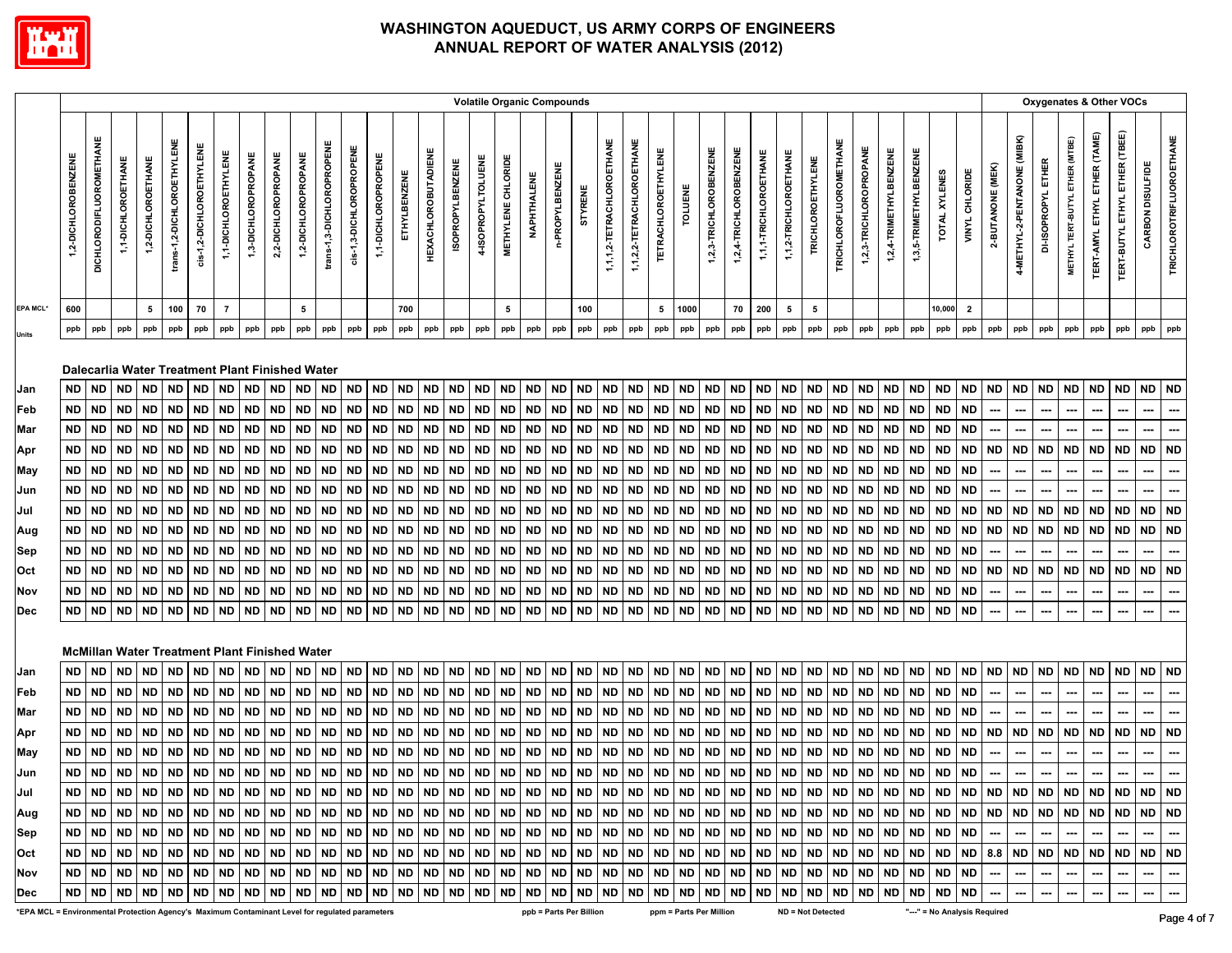

|                                                                                                 |              |                          |                          |                          |                 |                          |                          |                    |                                                      |            |                          |                          |                                                               |                          |                          |                          |                      |                          |                          |                          |                          | <b>Synthetic Organic Compounds</b> |                             |                             |                          |                          |                          |                          |           |                          |                          |                             |                          |           |                          |                          |                         |                              |                          |                          |                          |                          |                          |                          |                          |
|-------------------------------------------------------------------------------------------------|--------------|--------------------------|--------------------------|--------------------------|-----------------|--------------------------|--------------------------|--------------------|------------------------------------------------------|------------|--------------------------|--------------------------|---------------------------------------------------------------|--------------------------|--------------------------|--------------------------|----------------------|--------------------------|--------------------------|--------------------------|--------------------------|------------------------------------|-----------------------------|-----------------------------|--------------------------|--------------------------|--------------------------|--------------------------|-----------|--------------------------|--------------------------|-----------------------------|--------------------------|-----------|--------------------------|--------------------------|-------------------------|------------------------------|--------------------------|--------------------------|--------------------------|--------------------------|--------------------------|--------------------------|--------------------------|
|                                                                                                 | ACENAPHTHENE | ACENAPHTHYLENE           | ACETOCHLOR               | <b>ACIFLOURFEN</b>       | <b>ALACHLOR</b> | <b>ALDICARB</b>          | ALDICARB SULFONE         | ALDICARB SULFOXIDE | <b>ALDRIN</b>                                        | ANTHRACENE | AROCHLOR 1016 (PCBs)     | AROCHLOR 1221 (PCBs)     | AROCHLOR 1232 (PCBs)                                          | AROCHLOR 1242 (PCBs)     | AROCHLOR 1248 (PCBs)     | AROCHLOR 1254 (PCBs)     | AROCHLOR 1260 (PCBs) | TOTAL PCBs               | <b>ATRAZINE</b>          | BAYGON                   | <b>BENTAZON</b>          | BENZ(a)ANTHRACENE                  | <b>BENZO(b)FLUORANTHENE</b> | <b>BENZO(g,h,I)PERYLENE</b> | BENZO(a)PYRENE           | BENZO(K)FLUORATHENE      | alpha-BHC                | beta-BHC                 | delta-BHC | <b>BROMACIL</b>          | <b>BUTACHLOR</b>         | <b>BUTYLBENZYLPHTHALATE</b> | CAFFEINE                 | CARBARYL  | CARBOFURAN               | alpha-CHLORDANE          | gamma-CHLORDANE         | CHLORDANE                    | CHLORPYRIFOS (DURSBAN)   | <b>CHLOROBENZILATE</b>   | CHLORONEB                | CHLOROTHALOM             | CHRYSENE                 | $2,4-D$                  | <b>DALAPON</b>           |
| <b>EPA MCL*</b>                                                                                 |              |                          |                          |                          | $\overline{2}$  |                          |                          |                    |                                                      |            |                          |                          |                                                               |                          |                          |                          |                      | 0.5                      | $\mathbf{3}$             |                          |                          |                                    |                             |                             | 0.2                      |                          |                          |                          |           |                          |                          |                             |                          |           | 40                       |                          |                         | $\overline{2}$               |                          |                          |                          |                          |                          | 70                       | 200                      |
| Units                                                                                           | ppb          | ppb                      | ppb                      | ppb                      | ppb             | ppb                      | ppb                      | ppb                | ppb                                                  | ppb        | ppb                      | ppb                      | ppb                                                           | ppb                      | ppb                      | ppb                      | ppb                  | ppb                      | ppb                      | ppb                      | ppb                      | ppb                                | ppb                         | ppb                         | ppb                      | ppb                      | ppb                      | ppb                      | ppb       | ppb                      | ppb                      | ppb                         | ppb                      | ppb       | ppb                      | ppb                      | ppb                     | ppb                          | ppb                      | ppb                      | ppb                      | ppb                      | ppb                      | ppb                      | ppb                      |
|                                                                                                 |              |                          |                          |                          |                 |                          |                          |                    |                                                      |            |                          |                          |                                                               |                          |                          |                          |                      |                          |                          |                          |                          |                                    |                             |                             |                          |                          |                          |                          |           |                          |                          |                             |                          |           |                          |                          |                         |                              |                          |                          |                          |                          |                          |                          |                          |
|                                                                                                 |              |                          |                          |                          |                 |                          |                          |                    | Dalecarlia Water Treatment Plant Finished Water      |            |                          |                          |                                                               |                          |                          |                          |                      |                          |                          |                          |                          |                                    |                             |                             |                          |                          |                          |                          |           |                          |                          |                             |                          |           |                          |                          |                         |                              |                          |                          |                          |                          |                          |                          |                          |
| Jan                                                                                             | <b>ND</b>    | ND                       | <b>ND</b>                | <b>ND</b>                | <b>ND</b>       | <b>ND</b>                | $\sf ND$                 | <b>ND</b>          | <b>ND</b>                                            | <b>ND</b>  | <b>ND</b>                | $\sf ND$                 | <b>ND</b>                                                     | <b>ND</b>                | <b>ND</b>                | <b>ND</b>                | $\sf ND$             | <b>ND</b>                | ND                       | <b>ND</b>                | <b>ND</b>                | <b>ND</b>                          | <b>ND</b>                   | <b>ND</b>                   | <b>ND</b>                | <b>ND</b>                |                          | ND ND                    | $\sf ND$  | <b>ND</b>                | <b>ND</b>                | ND ND                       |                          | $\sf ND$  | <b>ND</b>                | <b>ND</b>                | ND ND                   |                              | <b>ND</b>                | <b>ND</b>                | <b>ND</b>                | ND ND                    |                          | ND ND                    |                          |
| Feb                                                                                             |              |                          | ---                      |                          |                 | ---                      |                          |                    |                                                      |            | ---                      | ---                      | ---                                                           |                          |                          | ---                      | ---                  |                          |                          |                          |                          | ---                                | ---                         |                             |                          |                          | ---                      |                          |           |                          |                          |                             |                          |           |                          | ---                      |                         |                              |                          |                          | ---                      | ---                      |                          | ---                      |                          |
| Mar                                                                                             |              |                          |                          |                          |                 | ---                      |                          |                    |                                                      |            |                          |                          |                                                               |                          |                          |                          |                      |                          |                          |                          |                          |                                    |                             |                             |                          |                          |                          |                          |           |                          |                          |                             |                          |           |                          |                          |                         |                              |                          |                          |                          |                          |                          |                          |                          |
| Apr                                                                                             | <b>ND</b>    | <b>ND</b>                | <b>ND</b>                | <b>ND</b>                | <b>ND</b>       | <b>ND</b>                | <b>ND</b>                | <b>ND</b>          | <b>ND</b>                                            | <b>ND</b>  | <b>ND</b>                | <b>ND</b>                | <b>ND</b>                                                     | <b>ND</b>                | <b>ND</b>                | <b>ND</b>                | <b>ND</b>            | <b>ND</b>                | <b>ND</b>                | <b>ND</b>                | <b>ND</b>                | <b>ND</b>                          | <b>ND</b>                   | <b>ND</b>                   | <b>ND</b>                | <b>ND</b>                | <b>ND</b>                | <b>ND</b>                | <b>ND</b> | <b>ND</b>                | <b>ND</b>                | <b>ND</b>                   | <b>ND</b>                | <b>ND</b> | <b>ND</b>                | <b>ND</b>                | <b>ND</b>               | <b>ND</b>                    | <b>ND</b>                | <b>ND</b>                | <b>ND</b>                | <b>ND</b>                | <b>ND</b>                | <b>ND</b>                | <b>ND</b>                |
| May                                                                                             | ---          | ---                      | ---                      |                          |                 | ---                      | ⊷                        | --                 |                                                      |            | ---                      | ---                      | ---                                                           |                          |                          | $\overline{\phantom{a}}$ | ---                  | --                       |                          |                          | ---                      | ---                                | ---                         |                             |                          | $\overline{\phantom{a}}$ | ---                      | $\overline{\phantom{a}}$ |           | ---                      | $\overline{\phantom{a}}$ |                             |                          |           |                          | ---                      |                         |                              |                          |                          | ---                      |                          |                          | ---                      | ---                      |
| Jun                                                                                             |              |                          |                          |                          |                 | ---                      |                          |                    |                                                      |            | ---                      |                          |                                                               |                          |                          |                          |                      |                          |                          |                          |                          |                                    |                             |                             |                          |                          |                          |                          |           |                          |                          |                             |                          |           |                          |                          |                         |                              |                          |                          |                          |                          |                          |                          |                          |
| Jul                                                                                             | <b>ND</b>    | <b>ND</b>                | <b>ND</b>                | <b>ND</b>                | <b>ND</b>       | <b>ND</b>                | ND                       | <b>ND</b>          | <b>ND</b>                                            | <b>ND</b>  | <b>ND</b>                | ND                       | <b>ND</b>                                                     | <b>ND</b>                | <b>ND</b>                | <b>ND</b>                | <b>ND</b>            | <b>ND</b>                | 0.09                     | <b>ND</b>                | <b>ND</b>                | <b>ND</b>                          | <b>ND</b>                   | <b>ND</b>                   | <b>ND</b>                | <b>ND</b>                |                          | ND ND                    | <b>ND</b> | <b>ND</b>                | <b>ND</b>                | ND                          | <b>ND</b>                | <b>ND</b> | <b>ND</b>                | <b>ND</b>                | <b>ND</b>               | <b>ND</b>                    | <b>ND</b>                | <b>ND</b>                | <b>ND</b>                | <b>ND</b>                | <b>ND</b>                | <b>ND</b>                | <b>ND</b>                |
| Aug                                                                                             | ---          |                          | ---                      | ---                      |                 | ---                      | ---                      | ---                | ---                                                  |            | ---                      | ---                      | ---                                                           | ---                      |                          | ---                      | ---                  | ---                      | $\overline{\phantom{a}}$ |                          | ---                      | ---                                | ---                         | ---                         | ---                      | ---                      | ---                      | $\overline{\phantom{a}}$ | ---       | ---                      | ---                      | ---                         | $\overline{\phantom{a}}$ | ---       | ---                      | ---                      | ---                     | $\sim$                       | ---                      |                          | ---                      | ---                      | ---                      | ---                      | ---                      |
| Sep                                                                                             |              |                          | ---                      |                          |                 | ---                      |                          | --                 |                                                      | ---        |                          | ---                      |                                                               |                          | ---                      |                          | ---                  | ⊷                        |                          | ---                      |                          | ---                                | ---                         |                             | ---                      | ---                      | ---                      |                          |           | ---                      |                          |                             |                          |           | ---                      |                          |                         |                              |                          |                          | ---                      |                          | ---                      | ---                      | ---                      |
| Oct                                                                                             | <b>ND</b>    | <b>ND</b>                | <b>ND</b>                | <b>ND</b>                | <b>ND</b>       | <b>ND</b>                | <b>ND</b>                | <b>ND</b>          | <b>ND</b>                                            | <b>ND</b>  | <b>ND</b>                | <b>ND</b>                | <b>ND</b>                                                     | <b>ND</b>                | <b>ND</b>                | <b>ND</b>                | <b>ND</b>            | <b>ND</b>                | <b>ND</b>                | <b>ND</b>                | <b>ND</b>                | <b>ND</b>                          | <b>ND</b>                   | <b>ND</b>                   | <b>ND</b>                | <b>ND</b>                | <b>ND</b>                | <b>ND</b>                | <b>ND</b> | <b>ND</b>                | <b>ND</b>                | <b>ND</b>                   | <b>ND</b>                | <b>ND</b> | <b>ND</b>                | <b>ND</b>                | <b>ND</b>               | <b>ND</b>                    | <b>ND</b>                | <b>ND</b>                | <b>ND</b>                | <b>ND</b>                | <b>ND</b>                | $\sf ND$                 | <b>ND</b>                |
| Nov                                                                                             | ---          |                          | ---                      | ---                      | ---             | ---                      | ⊷                        | --                 |                                                      | ---        | $\hspace{0.05cm} \ldots$ | ---                      | --                                                            | ---                      | ---                      | $\hspace{0.05cm} \ldots$ | ---                  | ---                      | ---                      | ---                      | $\hspace{0.05cm} \cdots$ | ---                                | ---                         | ---                         | ---                      | ---                      | ---                      | $\overline{\phantom{a}}$ | ---       | ---                      | ---                      | ---                         | ---                      | ---       | ---                      | ---                      | --                      | ---                          | ---                      | ---                      | ---                      | ---                      | ---                      | ---                      | ---                      |
| Dec                                                                                             | ---          |                          | ---                      |                          |                 | ---                      |                          | ---                |                                                      | ---        | ---                      | ---                      | ---                                                           |                          | ---                      | ---                      | ---                  | ---                      |                          | $\overline{\phantom{a}}$ | ---                      | ---                                | ---                         |                             | $\overline{\phantom{a}}$ | ---                      | ---                      |                          |           | ---                      | ---                      |                             |                          |           | ---                      |                          |                         |                              |                          |                          |                          |                          |                          | ---                      |                          |
|                                                                                                 |              |                          |                          |                          |                 |                          |                          |                    |                                                      |            |                          |                          |                                                               |                          |                          |                          |                      |                          |                          |                          |                          |                                    |                             |                             |                          |                          |                          |                          |           |                          |                          |                             |                          |           |                          |                          |                         |                              |                          |                          |                          |                          |                          |                          |                          |
|                                                                                                 |              |                          |                          |                          |                 |                          |                          |                    | <b>McMillan Water Treatment Plant Finished Water</b> |            |                          |                          |                                                               |                          |                          |                          |                      |                          |                          |                          |                          |                                    |                             |                             |                          |                          |                          |                          |           |                          |                          |                             |                          |           |                          |                          |                         |                              |                          |                          |                          |                          |                          |                          |                          |
| Jan                                                                                             | <b>ND</b>    | <b>ND</b>                | ND                       | <b>ND</b>                | ND ND           |                          | <b>ND</b>                | ND                 | ND ND                                                |            | <b>ND</b>                | <b>ND</b>                | <b>ND</b>                                                     | <b>ND</b>                | <b>ND</b>                | <b>ND</b>                | <b>ND</b>            | <b>ND</b>                | <b>ND</b>                | <b>ND</b>                | <b>ND</b>                | ND                                 | <b>ND</b>                   | <b>ND</b>                   | <b>ND</b>                | <b>ND</b>                |                          | ND ND                    | <b>ND</b> | <b>ND</b>                | <b>ND</b>                | ND 0.07                     |                          | <b>ND</b> | <b>ND</b>                | <b>ND</b>                | ND ND                   |                              | <b>ND</b>                | <b>ND</b>                | <b>ND</b>                | ND ND                    |                          | ND ND                    |                          |
|                                                                                                 |              |                          |                          |                          |                 |                          |                          |                    |                                                      |            |                          |                          |                                                               |                          |                          |                          |                      |                          |                          |                          |                          |                                    |                             |                             |                          |                          |                          |                          |           |                          |                          |                             |                          |           |                          |                          |                         |                              |                          |                          |                          |                          |                          |                          |                          |
| Feb                                                                                             |              | ⊷                        | --<br>---                |                          |                 | ---                      |                          |                    |                                                      |            | ---                      |                          | ---                                                           |                          |                          |                          | ⊷                    | ⊷                        |                          |                          |                          | ⊷                                  | ---                         |                             |                          |                          |                          |                          |           | ---                      |                          |                             |                          |           |                          |                          |                         |                              |                          |                          |                          |                          |                          |                          |                          |
| Mar                                                                                             |              |                          | <b>ND</b>                | <b>ND</b>                | <b>ND</b>       | <b>ND</b>                | <b>ND</b>                | <b>ND</b>          | <b>ND</b>                                            | <b>ND</b>  | <b>ND</b>                | <b>ND</b>                | <b>ND</b>                                                     | <b>ND</b>                | <b>ND</b>                |                          | <b>ND</b>            | <b>ND</b>                | <b>ND</b>                | <b>ND</b>                | <b>ND</b>                | ND                                 | <b>ND</b>                   | <b>ND</b>                   | <b>ND</b>                |                          |                          | ND ND                    | <b>ND</b> | <b>ND</b>                |                          | ND ND                       |                          | <b>ND</b> | <b>ND</b>                | <b>ND</b>                |                         |                              | <b>ND</b>                | <b>ND</b>                | <b>ND</b>                | ND ND                    |                          | <b>ND</b>                | <b>ND</b>                |
| Apr                                                                                             | ND           | <b>ND</b>                |                          |                          |                 |                          |                          |                    |                                                      |            |                          |                          |                                                               |                          |                          | <b>ND</b>                |                      |                          |                          |                          |                          |                                    |                             |                             |                          | <b>ND</b>                |                          |                          |           |                          | <b>ND</b>                |                             |                          |           |                          |                          | ND ND                   |                              |                          |                          |                          |                          |                          |                          |                          |
| May                                                                                             |              |                          |                          |                          |                 | ---                      | ---                      |                    |                                                      |            | ---                      | ---                      |                                                               |                          |                          |                          | ---                  |                          |                          |                          | ---                      | ---                                |                             |                             |                          | ---                      | ---                      |                          |           | ---                      |                          | ---                         |                          |           | ---                      |                          | ---                     |                              |                          |                          |                          |                          |                          |                          |                          |
| Jun                                                                                             | ---          | ---                      | ---                      | ---                      | ---             | ---                      | ---                      | ---                | ---                                                  | ---        | ---                      | ---                      | ---                                                           | $\sim$                   | $\overline{\phantom{a}}$ | $\overline{\phantom{a}}$ | ---                  | ---                      | ---                      | ---                      | $\overline{\phantom{a}}$ | ---                                | ---                         | $\overline{\phantom{a}}$    | ---                      | ---                      | ---                      | $\hspace{0.05cm} \ldots$ | ---       | ---                      | ---                      | ---                         | $\hspace{0.05cm} \cdots$ | ---       | ---                      | ---                      | ---                     | ---                          | ---                      | ---                      | ---                      | ---                      | ---                      | ---                      |                          |
| Jul                                                                                             | <b>ND</b>    |                          |                          |                          |                 |                          |                          |                    |                                                      |            |                          |                          |                                                               |                          |                          |                          |                      |                          |                          |                          |                          |                                    |                             |                             |                          |                          |                          |                          |           |                          |                          |                             |                          |           |                          |                          |                         |                              |                          |                          |                          |                          |                          |                          |                          |
| Aug                                                                                             | ---          | $\overline{\phantom{a}}$ | $\sim$                   | $\sim$                   | $\sim$          | $\sim$                   | $\overline{\phantom{a}}$ | $\sim$             | $\sim$                                               | $\sim$     | $\overline{\phantom{a}}$ | $-1$                     | $\hspace{0.1mm}-\hspace{0.1mm}-\hspace{0.1mm}-\hspace{0.1mm}$ | $\sim$                   | $\overline{\phantom{a}}$ | $\overline{\phantom{a}}$ | $\sim$               | $\sim$                   | $\sim$                   | $\sim$                   | $\overline{\phantom{a}}$ | $\sim$                             | $\sim$                      | $\sim$                      | $\sim$                   | $\overline{\phantom{a}}$ | $\overline{\phantom{a}}$ | $\sim$                   | $\sim$    | $\sim$                   | $\overline{\phantom{a}}$ | $\sim$                      | $\sim$                   | $\sim$    | $\sim$                   | $\sim$                   | $\hspace{0.1em} \ldots$ | $\sim$                       | $\sim$                   | $\overline{\phantom{a}}$ | $\overline{\phantom{a}}$ | $\overline{\phantom{a}}$ | $\hspace{0.05cm} \cdots$ | $\hspace{0.05cm} \cdots$ | $\overline{\phantom{a}}$ |
| Sep                                                                                             |              | $\sim$                   | $\hspace{0.05cm} \cdots$ | $\sim$                   | $\sim$          | $\overline{\phantom{a}}$ | $\sim$                   | $\sim$             | $\overline{\phantom{a}}$                             | $\sim$     | $\sim$                   | $\sim$                   | $\sim$                                                        | $\overline{\phantom{a}}$ | $\sim$                   | $\hspace{0.05cm} \cdots$ | $\sim$               | $\sim$                   | $\sim$                   | $\sim$                   | $\overline{\phantom{a}}$ | $\sim$                             | $\sim$                      | $\overline{\phantom{a}}$    | $\sim$                   | $\overline{\phantom{a}}$ | $\sim$                   | $\sim$                   | $\sim$    | $\sim$                   | $\overline{\phantom{a}}$ | $\sim$                      | $\qquad \qquad \cdots$   | $\sim$    | $\sim$                   | $\hspace{0.05cm} \cdots$ | $\sim$                  | $\hspace{0.05cm} \cdots$     | $\hspace{0.05cm} \ldots$ | $\sim$                   | $\qquad \qquad \cdots$   | $\overline{\phantom{a}}$ | $\sim$                   | $\sim$                   | $\sim$                   |
| Oct                                                                                             | <b>ND</b>    |                          |                          |                          |                 |                          |                          |                    |                                                      |            |                          |                          |                                                               |                          |                          |                          |                      |                          |                          |                          |                          |                                    |                             |                             |                          |                          |                          |                          |           |                          |                          |                             |                          |           |                          |                          |                         |                              |                          |                          |                          |                          |                          |                          |                          |
| Nov                                                                                             |              |                          |                          | $\overline{\phantom{a}}$ |                 | $\sim$                   | $\hspace{0.05cm} \cdots$ |                    | ---                                                  | $\sim$     | ---                      | $\hspace{0.05cm} \cdots$ | $\hspace{0.05cm}$                                             |                          |                          | $\overline{\phantom{a}}$ | ---                  | $\overline{\phantom{a}}$ | ---                      |                          | $\overline{\phantom{a}}$ | $\sim$                             | ---                         | $\sim$                      |                          | $\hspace{0.05cm}$        | $\sim$                   |                          | $\sim$    | $\hspace{0.05cm} \cdots$ | $\overline{\phantom{a}}$ | $\sim$                      |                          | $\sim$    | $\hspace{0.05cm}$        | $\sim$                   | $\sim$                  |                              | $\hspace{0.05cm} \ldots$ |                          |                          | $\sim$                   | $\sim$                   | $\sim$                   | $\overline{\phantom{a}}$ |
| Dec                                                                                             |              |                          |                          |                          |                 |                          |                          |                    |                                                      |            |                          |                          |                                                               |                          |                          | $\hspace{0.05cm}$        | ---                  | ---                      |                          |                          | ---                      | $\sim$                             | ---                         |                             |                          |                          |                          |                          |           |                          |                          |                             |                          |           | $\overline{\phantom{a}}$ |                          |                         |                              |                          |                          |                          |                          |                          | $\hspace{0.05cm} \cdots$ | $\sim$                   |
| *EPA MCL = Environmental Protection Agency's Maximum Contaminant Level for regulated parameters |              |                          |                          |                          |                 |                          |                          |                    |                                                      |            |                          |                          |                                                               |                          |                          |                          |                      |                          |                          |                          |                          | ppb = Parts Per Billion            |                             |                             |                          | ppm = Parts Per Million  |                          |                          |           |                          | ND = Not Detected        |                             |                          |           |                          |                          |                         | "---" = No Analysis Required |                          |                          |                          |                          |                          | Poge 5 of 7              |                          |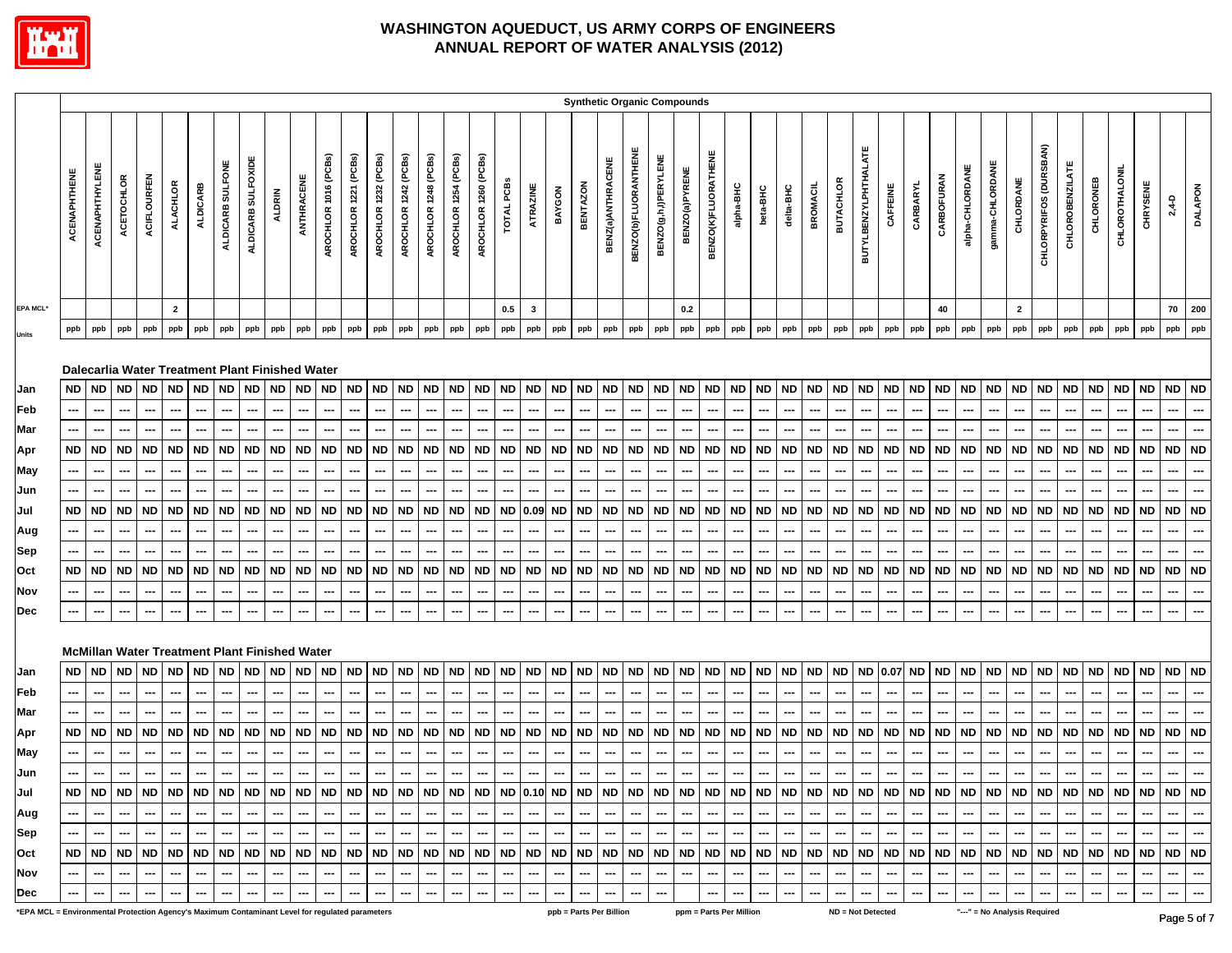

|                                                                                                 |                                                  |                                                                                     |                                                                       |                                                                                                   |                                            |                                              |                                                                                     |                                                                                                                                                                   |                                                                              |                                                                       |                                                                                     |                                                                       |                                                                |                                                                                     |                                                                                                   |                                              |                                                   |                                                         |                                                                       |                                                                              |                                           |                                                                              |                                                                       | <b>Synthetic Organic Compounds</b>                                    |                                                                                     |                                                                                                          |                                                  |                                                                       |                                                         |                                                                       |                                                                       |                                                  |                                                  |                                                                              |                                    |                                                                                                                                                                                                                                                                                                                                                                                                                                                                            |                                                                                    |                                                                |                                                                      |                                                                |                                                                       |                                                                |                                                                                                             |                                                                    |
|-------------------------------------------------------------------------------------------------|--------------------------------------------------|-------------------------------------------------------------------------------------|-----------------------------------------------------------------------|---------------------------------------------------------------------------------------------------|--------------------------------------------|----------------------------------------------|-------------------------------------------------------------------------------------|-------------------------------------------------------------------------------------------------------------------------------------------------------------------|------------------------------------------------------------------------------|-----------------------------------------------------------------------|-------------------------------------------------------------------------------------|-----------------------------------------------------------------------|----------------------------------------------------------------|-------------------------------------------------------------------------------------|---------------------------------------------------------------------------------------------------|----------------------------------------------|---------------------------------------------------|---------------------------------------------------------|-----------------------------------------------------------------------|------------------------------------------------------------------------------|-------------------------------------------|------------------------------------------------------------------------------|-----------------------------------------------------------------------|-----------------------------------------------------------------------|-------------------------------------------------------------------------------------|----------------------------------------------------------------------------------------------------------|--------------------------------------------------|-----------------------------------------------------------------------|---------------------------------------------------------|-----------------------------------------------------------------------|-----------------------------------------------------------------------|--------------------------------------------------|--------------------------------------------------|------------------------------------------------------------------------------|------------------------------------|----------------------------------------------------------------------------------------------------------------------------------------------------------------------------------------------------------------------------------------------------------------------------------------------------------------------------------------------------------------------------------------------------------------------------------------------------------------------------|------------------------------------------------------------------------------------|----------------------------------------------------------------|----------------------------------------------------------------------|----------------------------------------------------------------|-----------------------------------------------------------------------|----------------------------------------------------------------|-------------------------------------------------------------------------------------------------------------|--------------------------------------------------------------------|
|                                                                                                 | $2,4-DB$                                         | DCPA MONO & DIACID DEGRADATE                                                        | 4,4'-DDD                                                              | 4,4'-DDE                                                                                          | 4,4'-DDT                                   | DIBENZ(a,h)ANTHRACENE                        | <b>DICAMBA</b>                                                                      | 3,5-DICHLOROBENZOIC ACID                                                                                                                                          | <b>DICHLORPROP</b>                                                           | DICHLORVOS (DDVP)                                                     | <b>DIELDRIN</b>                                                                     | DIETHYLPHTHALATE                                                      | di-(2-ETHYLHEXYL)ADIPATE                                       | di-(2-ETHYLHEXYL)PHTHALATE                                                          | <b>DIMETHOATE</b>                                                                                 | <b>DIMETHYLPHTHALATE</b>                     | DI-N-BUTYLPHTHALATE                               | DI-N-OCTYLPHTHALATE                                     | 2,4-DINITROTOLUENE                                                    | 2,6-DINITROTOLUENE                                                           | <b>DINOSEB</b>                            | DIQUAT                                                                       | ENDOTHALL                                                             | ENDRIN                                                                | ENDRIN ALDEHYDE                                                                     | EPTC                                                                                                     | <b>FLUORANTHENE</b>                              | <b>FLUORENE</b>                                                       | <b>GLYPHOSATE</b>                                       | <b>HEPTACHLOR</b>                                                     | HEPTACHLOR EPOXIDE                                                    | <b>HEXACHLOROBENZENE</b>                         | <b>HEXACHLOROCYCLOPENTADIENE</b>                 | 3-HYDROXYCARBOFURAN                                                          | INDENO(1,2,3,c,d)PYRENE            | <b>ISOPHORONE</b>                                                                                                                                                                                                                                                                                                                                                                                                                                                          | LINDANE                                                                            | ENDOSULFAN I (alpha)                                           | ENDOSULFAN II (beta)                                                 | ENDOSULFAN SULFATE                                             | <b>MALATHION</b>                                                      | <b>METHIOCARB</b>                                              | <b>METHOMYL</b>                                                                                             | <b>METHOXYCHLOR</b>                                                |
| EPA MCL*                                                                                        |                                                  |                                                                                     |                                                                       |                                                                                                   |                                            |                                              |                                                                                     |                                                                                                                                                                   |                                                                              |                                                                       |                                                                                     |                                                                       | 400                                                            | 6                                                                                   |                                                                                                   |                                              |                                                   |                                                         |                                                                       |                                                                              | $\overline{7}$                            | 20                                                                           | 100                                                                   | $\overline{2}$                                                        |                                                                                     |                                                                                                          |                                                  |                                                                       | 700                                                     | $0.4\,$                                                               | $0.2\,$                                                               | $\overline{1}$                                   | 50                                               |                                                                              |                                    |                                                                                                                                                                                                                                                                                                                                                                                                                                                                            | 0.2                                                                                |                                                                |                                                                      |                                                                |                                                                       |                                                                |                                                                                                             | 40                                                                 |
| Units                                                                                           | ppb                                              | ppb                                                                                 | ppb                                                                   | ppb                                                                                               | ppb                                        | ppb                                          | ppb                                                                                 | ppb                                                                                                                                                               | ppb                                                                          | ppb                                                                   | ppb                                                                                 | ppb                                                                   | ppb                                                            | ppb                                                                                 | ppb                                                                                               | ${\sf ppb}$                                  | ppb                                               | ppb                                                     | ppb                                                                   | ppb                                                                          | ppb                                       | ppb                                                                          | ppb                                                                   | ppb                                                                   | ppb                                                                                 | ppb                                                                                                      | ${\sf ppb}$                                      | ppb                                                                   | ppb                                                     | ppb                                                                   | ppb                                                                   | ppb                                              | ppb                                              | ppb                                                                          | ppb                                | ppb                                                                                                                                                                                                                                                                                                                                                                                                                                                                        | ppb                                                                                | ppb                                                            | ppb                                                                  | ppb                                                            | ppb                                                                   | ppb                                                            | ppb                                                                                                         | ppb                                                                |
| Jan<br>Feb<br>Mar<br>Apr<br>May<br>Jun<br>Jul<br>Aug<br>Sep<br>Oct<br>Nov<br>Dec                | <b>ND</b><br><b>ND</b><br><b>ND</b><br><b>ND</b> | <b>ND</b><br>$\overline{\phantom{a}}$<br><b>ND</b><br>---<br><b>ND</b><br><b>ND</b> | <b>ND</b><br>---<br>---<br><b>ND</b><br><b>ND</b><br><b>ND</b><br>--- | <b>ND</b><br>---<br>---<br><b>ND</b><br>---<br><b>ND</b><br>---<br>---<br><b>ND</b><br>---<br>--- | ---<br><b>ND</b><br><b>ND</b><br><b>ND</b> | ND ND<br><b>ND</b><br><b>ND</b><br><b>ND</b> | <b>ND</b><br>---<br>---<br><b>ND</b><br>---<br><b>ND</b><br><b>ND</b><br>---<br>--- | Dalecarlia Water Treatment Plant Finished Water<br>$\sf ND$<br>---<br>---<br><b>ND</b><br>ND<br>---<br><b>ND</b><br>McMillan Water Treatment Plant Finished Water | <b>ND</b><br>---<br>---<br><b>ND</b><br><b>ND</b><br>---<br>---<br><b>ND</b> | <b>ND</b><br>---<br>---<br><b>ND</b><br><b>ND</b><br>---<br><b>ND</b> | <b>ND</b><br>---<br>---<br><b>ND</b><br><b>ND</b><br>---<br><b>ND</b><br>---<br>--- | <b>ND</b><br>---<br><b>ND</b><br><b>ND</b><br>---<br><b>ND</b><br>--- | <b>ND</b><br>---<br><b>ND</b><br><b>ND</b><br>---<br><b>ND</b> | $\sf ND$<br>---<br>---<br>${\sf ND}$<br><b>ND</b><br>---<br>---<br><b>ND</b><br>--- | <b>ND</b><br>---<br>---<br><b>ND</b><br>---<br><b>ND</b><br>---<br>---<br><b>ND</b><br>---<br>--- | ND ND<br><b>ND</b><br><b>ND</b><br><b>ND</b> | ---<br>---<br><b>ND</b><br><b>ND</b><br><b>ND</b> | <b>ND</b><br>---<br><b>ND</b><br><b>ND</b><br><b>ND</b> | <b>ND</b><br>---<br>---<br><b>ND</b><br><b>ND</b><br>---<br><b>ND</b> | <b>ND</b><br>---<br>---<br><b>ND</b><br><b>ND</b><br>---<br><b>ND</b><br>--- | <b>ND</b><br><b>ND</b><br>ND<br><b>ND</b> | <b>ND</b><br>---<br>---<br><b>ND</b><br><b>ND</b><br>---<br><b>ND</b><br>--- | <b>ND</b><br>---<br><b>ND</b><br><b>ND</b><br>---<br><b>ND</b><br>--- | <b>ND</b><br>---<br>---<br><b>ND</b><br>ND<br>---<br>---<br>ND<br>--- | <b>ND</b><br>$\hspace{0.05cm}$<br>---<br><b>ND</b><br><b>ND</b><br>---<br><b>ND</b> | <b>ND</b><br>---<br>---<br><b>ND</b><br>---<br>---<br><b>ND</b><br>---<br>---<br><b>ND</b><br>---<br>--- | ND<br>---<br><b>ND</b><br><b>ND</b><br><b>ND</b> | <b>ND</b><br>---<br>---<br><b>ND</b><br><b>ND</b><br>---<br><b>ND</b> | <b>ND</b><br>---<br><b>ND</b><br><b>ND</b><br><b>ND</b> | <b>ND</b><br>---<br>---<br><b>ND</b><br><b>ND</b><br>---<br><b>ND</b> | <b>ND</b><br>---<br>---<br><b>ND</b><br><b>ND</b><br>---<br><b>ND</b> | <b>ND</b><br><b>ND</b><br><b>ND</b><br><b>ND</b> | <b>ND</b><br><b>ND</b><br><b>ND</b><br><b>ND</b> | <b>ND</b><br>---<br><b>ND</b><br><b>ND</b><br>---<br>---<br><b>ND</b><br>--- | ND<br>---<br>---<br>ND<br>ND<br>ND | <b>ND</b><br><b>ND</b><br><b>ND</b><br><b>ND</b>                                                                                                                                                                                                                                                                                                                                                                                                                           | <b>ND</b><br>---<br>---<br><b>ND</b><br><b>ND</b><br>--<br>---<br><b>ND</b><br>--- | <b>ND</b><br>---<br>---<br><b>ND</b><br><b>ND</b><br><b>ND</b> | <b>ND</b><br>---<br>--<br><b>ND</b><br><b>ND</b><br>---<br><b>ND</b> | <b>ND</b><br>---<br><b>ND</b><br><b>ND</b><br>---<br><b>ND</b> | <b>ND</b><br>---<br>---<br><b>ND</b><br><b>ND</b><br>---<br><b>ND</b> | <b>ND</b><br>---<br><b>ND</b><br><b>ND</b><br>---<br><b>ND</b> | ND ND<br>$\hspace{0.05cm} \ldots$<br>---<br><b>ND</b><br>---<br><b>ND</b><br>---<br>---<br><b>ND</b><br>--- | $\sim$<br>$\overline{\phantom{a}}$<br><b>ND</b><br>ND<br><b>ND</b> |
| Jan                                                                                             | <b>ND</b>                                        | ND                                                                                  | <b>ND</b>                                                             | <b>ND</b>                                                                                         | ND                                         | ND                                           | <b>ND</b>                                                                           | <b>ND</b>                                                                                                                                                         | <b>ND</b>                                                                    | <b>ND</b>                                                             | <b>ND</b>                                                                           | <b>ND</b>                                                             | <b>ND</b>                                                      | <b>ND</b>                                                                           | <b>ND</b>                                                                                         | <b>ND</b>                                    | <b>ND</b>                                         | <b>ND</b>                                               | <b>ND</b>                                                             | <b>ND</b>                                                                    | <b>ND</b>                                 | <b>ND</b>                                                                    | <b>ND</b>                                                             | <b>ND</b>                                                             | <b>ND</b>                                                                           | <b>ND</b>                                                                                                | <b>ND</b>                                        | <b>ND</b>                                                             | <b>ND</b>                                               | $\sf ND$                                                              | <b>ND</b>                                                             | <b>ND</b>                                        | <b>ND</b>                                        | <b>ND</b>                                                                    | <b>ND</b>                          | <b>ND</b>                                                                                                                                                                                                                                                                                                                                                                                                                                                                  | <b>ND</b>                                                                          | <b>ND</b>                                                      | <b>ND</b>                                                            | <b>ND</b>                                                      | <b>ND</b>                                                             | <b>ND</b>                                                      | <b>ND</b>                                                                                                   | ND                                                                 |
| Feb                                                                                             | ---                                              |                                                                                     | ---                                                                   | $\hspace{0.05cm} \ldots$                                                                          |                                            | ---                                          | ---                                                                                 | ---                                                                                                                                                               | ---                                                                          | ---                                                                   | ---                                                                                 | ---                                                                   | ---                                                            | ---                                                                                 | ---                                                                                               |                                              | ---                                               |                                                         | ---                                                                   | ---                                                                          |                                           | ---                                                                          | ---                                                                   | ---                                                                   | $\sim$                                                                              | ---                                                                                                      | ---                                              | ---                                                                   |                                                         | ---                                                                   | ---                                                                   |                                                  | ---                                              | ---                                                                          |                                    |                                                                                                                                                                                                                                                                                                                                                                                                                                                                            | ---                                                                                | ---                                                            | ---                                                                  |                                                                | ---                                                                   | ---                                                            | $\hspace{0.05cm} \ldots$                                                                                    | ---                                                                |
| Mar                                                                                             |                                                  |                                                                                     |                                                                       |                                                                                                   |                                            |                                              |                                                                                     |                                                                                                                                                                   | ---                                                                          |                                                                       |                                                                                     |                                                                       |                                                                |                                                                                     | ---                                                                                               |                                              |                                                   |                                                         |                                                                       |                                                                              |                                           |                                                                              |                                                                       | ---                                                                   |                                                                                     | ---                                                                                                      |                                                  |                                                                       |                                                         |                                                                       |                                                                       |                                                  |                                                  |                                                                              |                                    |                                                                                                                                                                                                                                                                                                                                                                                                                                                                            |                                                                                    |                                                                |                                                                      |                                                                |                                                                       |                                                                |                                                                                                             |                                                                    |
| Apr                                                                                             | ND.                                              | ND                                                                                  | <b>ND</b>                                                             | <b>ND</b>                                                                                         | ND                                         | <b>ND</b>                                    | <b>ND</b>                                                                           | <b>ND</b>                                                                                                                                                         | <b>ND</b>                                                                    | <b>ND</b>                                                             | <b>ND</b>                                                                           | <b>ND</b>                                                             | ND                                                             | <b>ND</b>                                                                           | <b>ND</b>                                                                                         | <b>ND</b>                                    | ND                                                | ND                                                      | <b>ND</b>                                                             | <b>ND</b>                                                                    | ND                                        | <b>ND</b>                                                                    | ND                                                                    | ND                                                                    | <b>ND</b>                                                                           | <b>ND</b>                                                                                                | <b>ND</b>                                        | <b>ND</b>                                                             | <b>ND</b>                                               | <b>ND</b>                                                             | <b>ND</b>                                                             | ND                                               | <b>ND</b>                                        | <b>ND</b>                                                                    | ND                                 | <b>ND</b>                                                                                                                                                                                                                                                                                                                                                                                                                                                                  | <b>ND</b>                                                                          | <b>ND</b>                                                      | <b>ND</b>                                                            | ND                                                             | <b>ND</b>                                                             | <b>ND</b>                                                      | ND                                                                                                          | <b>ND</b>                                                          |
| May                                                                                             |                                                  | ---                                                                                 |                                                                       | ---                                                                                               |                                            |                                              | ---                                                                                 | ---                                                                                                                                                               | ---                                                                          | ---                                                                   | ---                                                                                 | ---                                                                   | ---                                                            | ---                                                                                 | ---                                                                                               | ---                                          |                                                   |                                                         | ---                                                                   | ---                                                                          | ---                                       | ---                                                                          | ---                                                                   | ---                                                                   | $\overline{\phantom{a}}$                                                            | ---                                                                                                      |                                                  |                                                                       |                                                         | ---                                                                   | ---                                                                   |                                                  |                                                  |                                                                              | ---                                |                                                                                                                                                                                                                                                                                                                                                                                                                                                                            | ---                                                                                |                                                                |                                                                      |                                                                |                                                                       |                                                                | ⊷                                                                                                           |                                                                    |
| Jun                                                                                             |                                                  | $\hspace{0.05cm} \cdots$                                                            |                                                                       | ---                                                                                               |                                            |                                              | ---                                                                                 | $\hspace{0.05cm}$                                                                                                                                                 | ---                                                                          | ---                                                                   | ---                                                                                 | ---                                                                   | $\overline{\phantom{a}}$                                       | ---                                                                                 | ---                                                                                               | ---                                          | $\qquad \qquad \cdots$                            | ---                                                     | ---                                                                   | ---                                                                          | ---                                       | ---                                                                          | ---                                                                   | ---                                                                   | $\hspace{0.05cm}$                                                                   | ---                                                                                                      | ---                                              | ---                                                                   | ---                                                     | ---                                                                   | ---                                                                   |                                                  |                                                  | ---                                                                          | ---                                |                                                                                                                                                                                                                                                                                                                                                                                                                                                                            | ---                                                                                |                                                                |                                                                      |                                                                |                                                                       | ---                                                            | $\overline{\phantom{a}}$                                                                                    |                                                                    |
| Jul<br>Aug                                                                                      |                                                  | $\sim$                                                                              | $\overline{\phantom{a}}$                                              | $\sim$                                                                                            | $\overline{\phantom{a}}$                   | $\sim$                                       | $\sim$                                                                              | $-1$                                                                                                                                                              | $\sim$                                                                       | $\sim$                                                                | $\rightarrow$                                                                       | $-1$                                                                  | $\sim$                                                         | $\sim$                                                                              | $\sim$                                                                                            | $-1$                                         | $\sim$                                            | $\overline{\phantom{a}}$                                | — I                                                                   | $\sim$                                                                       | $\overline{\phantom{a}}$                  | $\overline{\phantom{a}}$                                                     | $-1$                                                                  | $\sim$                                                                | $\overline{\phantom{a}}$                                                            | $\sim$                                                                                                   | --- 1                                            | $\sim$                                                                | $\sim$                                                  | $\sim$                                                                | $\sim$                                                                | $\overline{\phantom{a}}$                         | $\sim$                                           | $\sim$                                                                       | $\sim$                             | $\overline{\phantom{m}}$                                                                                                                                                                                                                                                                                                                                                                                                                                                   | $\sim$                                                                             | $\sim$                                                         | $\overline{\phantom{a}}$                                             | $\sim$                                                         | $  -$                                                                 | $\sim$                                                         | $\sim$                                                                                                      | $\overline{\phantom{a}}$                                           |
| Sep                                                                                             |                                                  | ---                                                                                 | $\sim$                                                                | $\sim$                                                                                            | $\sim$                                     | $\sim$                                       | $\sim$                                                                              | $-1$                                                                                                                                                              | $\sim$                                                                       | $\sim$                                                                | $\sim$                                                                              | $-1$                                                                  | --- 1                                                          | $\sim$                                                                              | $\sim$                                                                                            | $---$                                        | $\frac{1}{2}$                                     | $\sim$                                                  | $\sim$                                                                | $\sim$                                                                       | $\sim$                                    | $\sim$                                                                       | $---$                                                                 | $\sim$                                                                | $\sim$                                                                              | --- 1                                                                                                    | <b>Contract 1</b>                                | $\sim$                                                                | $\sim$                                                  | $\sim$                                                                | $\sim$                                                                | $\sim$                                           | $\sim$                                           | $\sim$                                                                       | $\sim$                             | $\frac{1}{2} \left( \frac{1}{2} \right) \left( \frac{1}{2} \right) \left( \frac{1}{2} \right) \left( \frac{1}{2} \right) \left( \frac{1}{2} \right) \left( \frac{1}{2} \right) \left( \frac{1}{2} \right) \left( \frac{1}{2} \right) \left( \frac{1}{2} \right) \left( \frac{1}{2} \right) \left( \frac{1}{2} \right) \left( \frac{1}{2} \right) \left( \frac{1}{2} \right) \left( \frac{1}{2} \right) \left( \frac{1}{2} \right) \left( \frac{1}{2} \right) \left( \frac$ | $\sim$                                                                             | $\sim$                                                         | $\sim$                                                               | $\overline{\phantom{a}}$                                       | $\sim$                                                                | $\sim$                                                         | $\sim$                                                                                                      | $\sim$                                                             |
| Oct                                                                                             |                                                  |                                                                                     |                                                                       |                                                                                                   |                                            |                                              |                                                                                     |                                                                                                                                                                   |                                                                              |                                                                       |                                                                                     |                                                                       |                                                                |                                                                                     |                                                                                                   |                                              |                                                   |                                                         |                                                                       |                                                                              |                                           |                                                                              |                                                                       |                                                                       |                                                                                     |                                                                                                          |                                                  |                                                                       |                                                         |                                                                       |                                                                       |                                                  |                                                  |                                                                              |                                    |                                                                                                                                                                                                                                                                                                                                                                                                                                                                            |                                                                                    |                                                                |                                                                      |                                                                |                                                                       |                                                                |                                                                                                             |                                                                    |
| Nov                                                                                             |                                                  | $\hspace{0.05cm} \cdots$                                                            |                                                                       |                                                                                                   |                                            |                                              |                                                                                     | ---                                                                                                                                                               |                                                                              | $\sim$                                                                | $\overline{\phantom{a}}$                                                            | $\sim$                                                                | $\overline{\phantom{a}}$                                       | $\hspace{0.05cm} \cdots$                                                            |                                                                                                   | $\hspace{0.05cm} \cdots$                     |                                                   | $\hspace{0.05cm} \cdots$                                | ---                                                                   |                                                                              | $\hspace{0.05cm} \cdots$                  | ---                                                                          |                                                                       | $\overline{\phantom{a}}$                                              | $\overline{\phantom{a}}$                                                            | $\overline{\phantom{a}}$                                                                                 | $\overline{\phantom{a}}$                         |                                                                       | $\hspace{0.05cm} \cdots$                                | ---                                                                   |                                                                       | $\hspace{0.05cm}$                                |                                                  | $\hspace{0.05cm} \cdots$                                                     | $\sim$                             |                                                                                                                                                                                                                                                                                                                                                                                                                                                                            | $\overline{\phantom{a}}$                                                           |                                                                |                                                                      | $\hspace{0.05cm} \cdots$                                       |                                                                       |                                                                | $\sim$                                                                                                      |                                                                    |
| Dec                                                                                             |                                                  |                                                                                     |                                                                       |                                                                                                   |                                            |                                              |                                                                                     |                                                                                                                                                                   |                                                                              |                                                                       |                                                                                     |                                                                       |                                                                |                                                                                     |                                                                                                   |                                              |                                                   |                                                         | ---                                                                   |                                                                              |                                           |                                                                              |                                                                       |                                                                       |                                                                                     |                                                                                                          |                                                  |                                                                       | $\sim$                                                  | $\sim$                                                                |                                                                       |                                                  |                                                  |                                                                              | $\sim$                             |                                                                                                                                                                                                                                                                                                                                                                                                                                                                            |                                                                                    |                                                                |                                                                      |                                                                |                                                                       |                                                                |                                                                                                             | $\sim$                                                             |
| *EPA MCL = Environmental Protection Agency's Maximum Contaminant Level for regulated parameters |                                                  |                                                                                     |                                                                       |                                                                                                   |                                            |                                              |                                                                                     |                                                                                                                                                                   |                                                                              |                                                                       |                                                                                     |                                                                       |                                                                |                                                                                     |                                                                                                   |                                              |                                                   |                                                         |                                                                       | ppb = Parts Per Billion                                                      |                                           |                                                                              |                                                                       |                                                                       |                                                                                     |                                                                                                          | ppm = Parts Per Million                          |                                                                       |                                                         |                                                                       | ND = Not Detected                                                     |                                                  |                                                  |                                                                              | "---" = No Analysis Required       |                                                                                                                                                                                                                                                                                                                                                                                                                                                                            |                                                                                    |                                                                |                                                                      |                                                                |                                                                       |                                                                |                                                                                                             |                                                                    |